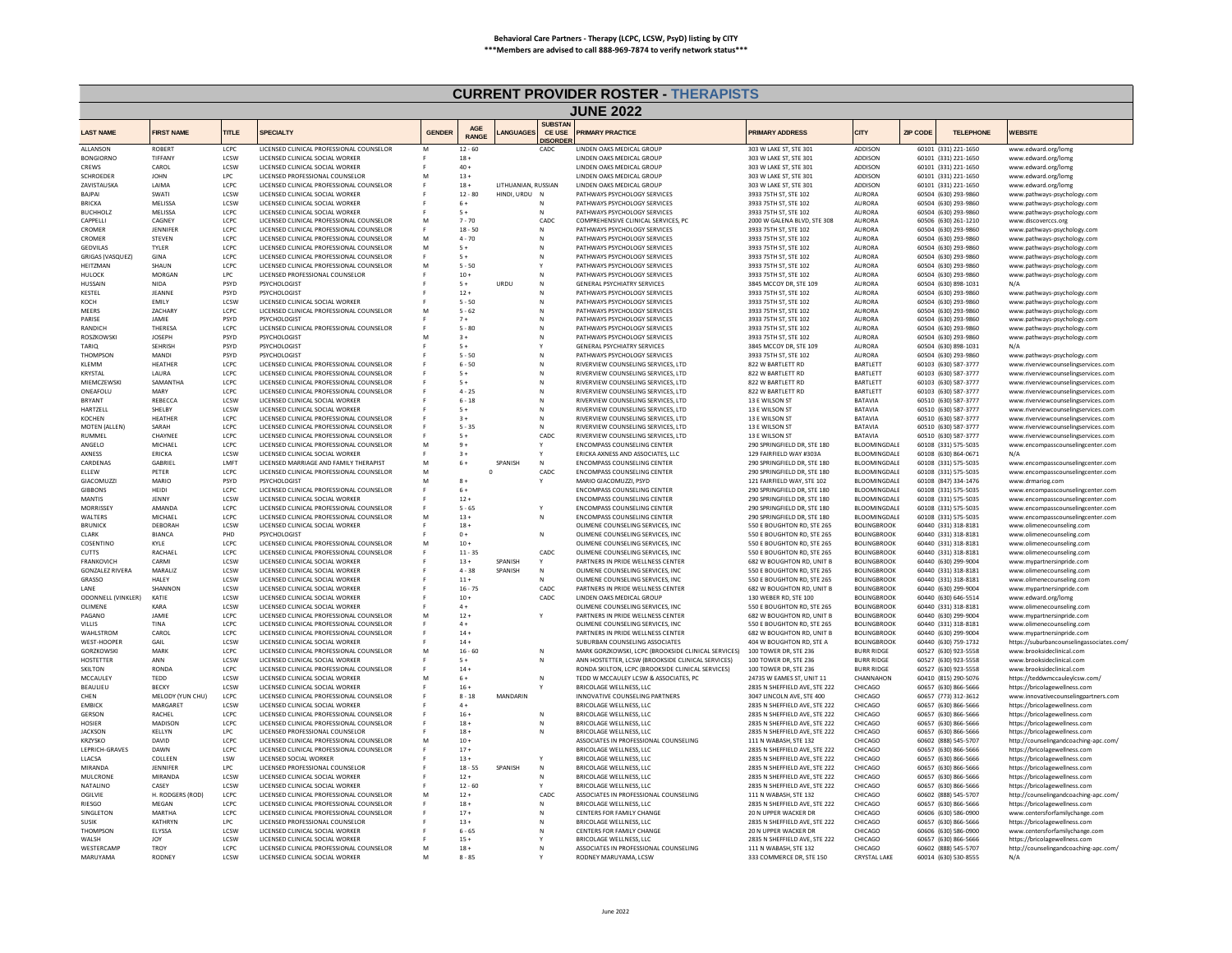| <b>BARNEY</b>            | <b>RENEE</b>    | LCPC        | LICENSED CLINICAL PROFESSIONAL COUNSELOR        |    | $5+$               | DANISH  | N            | QUANTUM COUNSELING, INC                                              | 6912 MAIN ST, STE 123                            | DOWNERS GROV               | 60516 (630) 707-7217                         | www.quantumcounseling.net                                                          |
|--------------------------|-----------------|-------------|-------------------------------------------------|----|--------------------|---------|--------------|----------------------------------------------------------------------|--------------------------------------------------|----------------------------|----------------------------------------------|------------------------------------------------------------------------------------|
| <b>BOURA</b>             | CRAIG           | LCPC        | LICENSED CLINICAL PROFESSIONAL COUNSELOR        | M  | $12 +$             |         | CADC         | QUANTUM COUNSELING, INC                                              | 6912 MAIN ST, STE 123                            | <b>DOWNERS GROV</b>        | 60516 (630) 707-7217                         | www.quantumcounseling.net                                                          |
| <b>BURBACK</b>           | THERESA         | LCPC        | LICENSED CLINICAL PROFESSIONAL COUNSELOF        |    | $3+$               |         | CADC         | QUANTUM COUNSELING, INC                                              | 6912 MAIN ST, STE 123                            | <b>DOWNERS GROV</b>        | 60516 (630) 707-7217                         | www.quantumcounseling.net                                                          |
| KOSTIC                   | MARINA          | LCPC        | LICENSED CLINICAL PROFESSIONAL COUNSELOR        |    | $5+$               |         |              | QUANTUM COUNSELING, INC                                              | 6912 MAIN ST, STE 123                            | <b>DOWNERS GROV</b>        | 60516 (630) 707-7217                         | www.quantumcounseling.net                                                          |
| LONG                     | CHERYL          | LCSW        | LICENSED CLINICAL SOCIAL WORKER                 |    | $11 +$             |         | N            | ADVOCATE MEDICAL GROUP                                               | 1341 WARREN AVE                                  | <b>DOWNERS GROV</b>        | 60515 (630) 719-5454                         | N/A                                                                                |
| MATOOK                   | <b>CYNTHIA</b>  | LCSW        | LICENSED CLINICAL SOCIAL WORKER                 |    | $15 +$             |         | ${\sf N}$    | ADVOCATE MEDICAL GROUP                                               | 1341 WARREN AVE                                  | <b>DOWNERS GROV</b>        | 60515 (630) 719-5454                         | N/A                                                                                |
| OUINTANA                 | MARIF           | LCPC        | LICENSED CLINICAL PROFESSIONAL COUNSELOR        |    | $4+$               |         | N            | QUANTUM COUNSELING, INC                                              | 6912 MAIN ST, STE 123                            | <b>DOWNERS GROV</b>        | 60516 (630) 707-7217                         | www.quantumcounseling.net                                                          |
| RHONE                    | CHRISTOPHER     | LCPC        | LICENSED CLINICAL PROFESSIONAL COUNSELOR        | M  | $13 +$             |         |              | ADVOCATE MEDICAL GROUP                                               | 1341 WARREN AVE                                  | DOWNERS GROV               | 60515 (630) 719-5454                         | N/A                                                                                |
| STRANEY                  | THERESA         | LCPC        | LICENSED CLINICAL PROFESSIONAL COUNSELOR        |    | $12 +$             |         | CADC         | QUANTUM COUNSELING, INC                                              | 6912 MAIN ST, STE 123                            | DOWNERS GROV               | 60516 (630) 707-7217                         |                                                                                    |
|                          |                 |             |                                                 |    |                    |         |              |                                                                      |                                                  |                            |                                              | www.quantumcounseling.net                                                          |
| <b>BOEN</b>              | <b>BRANDI</b>   | PSYD        | PSYCHOLOGIST                                    |    | $0+$               |         | N            | ASSOCIATES IN PSYCHIATRY AND COUNSELING                              | 2050 LARKIN AVE, STE 101 & 202                   | <b>ELGIN</b>               | 60123 (847) 697-2400                         | www.aipc-elgin.com                                                                 |
| CADIEUX                  | JAMIE           | LCPC        | LICENSED CLINICAL PROFESSIONAL COUNSELOR        |    | $14 +$             |         | N            | ASSOCIATES IN PSYCHIATRY AND COUNSELING                              | 2050 LARKIN AVE, STE 101 & 202                   | <b>ELGIN</b>               | 60123 (847) 697-2400                         | www.aipc-elgin.com/                                                                |
| FRAZIER                  | JOLENE          | LCPC        | LICENSED CLINICAL PROFESSIONAL COUNSELOR        |    | $21 +$             |         | N            | ASSOCIATES IN PSYCHIATRY AND COUNSELING                              | 2050 LARKIN AVE, STE 101 & 202                   | <b>ELGIN</b>               | 60123 (847) 697-2400                         | www.aipc-elgin.com/                                                                |
| <b>HORLOCK</b>           | <b>BRENT</b>    | LCPC        | LICENSED CLINICAL PROFESSIONAL COUNSELOR        | M  | $5+$               |         | N            | ASSOCIATES IN PSYCHIATRY AND COUNSELING                              | 2050 LARKIN AVE, STE 101 & 202                   | <b>ELGIN</b>               | 60123 (847) 697-2400                         | www.aipc-elgin.com/                                                                |
| I AKF                    | <b>KARFN</b>    | <b>ICSW</b> | LICENSED CLINICAL SOCIAL WORKER                 |    | $18 +$             |         | N            | ASSOCIATES IN PSYCHIATRY AND COUNSELING                              | 2050 LARKIN AVE, STE 101 & 202                   | <b>FLGIN</b>               | 60123 (847) 697-2400                         | www.aipc-elgin.com/                                                                |
| MEISNER                  | <b>STEVEN</b>   | LCPC        | LICENSED CLINICAL PROFESSIONAL COUNSELOR        | M  | $10 +$             |         | N            | ASSOCIATES IN PSYCHIATRY AND COUNSELING                              | 2050 LARKIN AVE, STE 101 & 202                   | <b>ELGIN</b>               | 60123 (847) 697-2400                         | www.aipc-elgin.com/                                                                |
| MEYER                    | <b>STOYKA</b>   | PSYD        | PSYCHOLOGIST                                    |    | $0+$               |         | N            | ASSOCIATES IN PSYCHIATRY AND COUNSELING                              | 2050 LARKIN AVE, STE 101 & 202                   | ELGIN                      | 60123 (847) 697-2400                         | www.aipc-elgin.com/                                                                |
| <b>PROSS</b>             | LUANNE          | LCSW        | LICENSED CLINICAL SOCIAL WORKER                 |    | $18 +$             |         | CADC         | ASSOCIATES IN PSYCHIATRY AND COUNSELING                              | 2050 LARKIN AVE, STE 101 & 202                   | <b>FLGIN</b>               | 60123 (847) 697-2400                         | www.aipc-elgin.com/                                                                |
| <b>SCHAFFER</b>          | <b>KIMBERLY</b> | LCSW        | LICENSED CLINICAL SOCIAL WORKER                 |    | $5+$               |         | N            | ASSOCIATES IN PSYCHIATRY AND COUNSELING                              | 2050 LARKIN AVE, STE 101 & 202                   | <b>ELGIN</b>               | 60123 (847) 697-2400                         | www.aipc-elgin.com/                                                                |
| <b>SCHAFFER</b>          | STEVEN          | LCPC        | LICENSED CLINICAL PROFESSIONAL COUNSELOR        | M  | $5+$               |         | N            | ASSOCIATES IN PSYCHIATRY AND COUNSELING                              | 2050 LARKIN AVE, STE 101 & 202                   | ELGIN                      | 60123 (847) 697-2400                         | www.aipc-elgin.com/                                                                |
| TANNER                   | <b>BRANDON</b>  | LCSW        | LICENSED CLINICAL SOCIAL WORKER                 | M  | $12 +$             |         | N            | ASSOCIATES IN PSYCHIATRY AND COUNSELING                              | 2050 LARKIN AVE, STE 101 & 202                   | ELGIN                      | 60123 (847) 697-2400                         | www.aipc-elgin.com/                                                                |
| VOSS                     | <b>KERRY</b>    | LCSW        | LICENSED CLINICAL SOCIAL WORKER                 |    | $13+$              |         | N            | ASSOCIATES IN PSYCHIATRY AND COUNSELING                              | 2050 LARKIN AVE, STE 101 & 202                   | <b>FIGIN</b>               | 60123 (847) 697-2400                         | www.aipc-elgin.com/                                                                |
| WALKER                   | CHARLES         | LCSW        | LICENSED CLINICAL SOCIAL WORKER                 | M  | $5+$               |         | N            | ASSOCIATES IN PSYCHIATRY AND COUNSELING                              | 2050 LARKIN AVE, STE 101 & 202                   | ELGIN                      | 60123 (847) 697-2400                         | www.aipc-elgin.com/                                                                |
| <b>WATROUS</b>           | <b>MICHAEL</b>  | <b>PSYD</b> | PSYCHOLOGIST                                    |    | $15 +$             |         | $\mathbb{N}$ | ASSOCIATES IN PSYCHIATRY AND COUNSELING                              | 2050 LARKIN AVE, STE 101 & 202                   | <b>FIGIN</b>               | 60123 (847) 697-2400                         |                                                                                    |
|                          |                 | LCPC        |                                                 | м  |                    |         |              |                                                                      |                                                  |                            |                                              | www.aipc-elgin.com/                                                                |
| <b>BENSON-WLEKLINSKI</b> | ANNE            |             | LICENSED CLINICAL PROFESSIONAL COUNSELOR        |    | $12 +$             |         | CADC         | WEST SUBURBAN MULTI-SPECIALTY                                        | 386 N YORK RD, STE 100                           | ELMHURST                   | 60126 (630) 834-1557                         | www.wsmms.net                                                                      |
| <b>ECKHAUS</b>           | SANDRA          | LCSW        | LICENSED CLINICAL SOCIAL WORKER                 |    | $2+$               |         |              | WEST SUBURBAN MULTI-SPECIALTY                                        | 386 N YORK RD, STE 100                           | ELMHURST                   | 60126 (630) 834-1557                         | www.wsmms.net                                                                      |
| LABEDZ (MARINELLI)       | ANGIE           | LCSW        | LICENSED CLINICAL SOCIAL WORKER                 |    | $16 +$             |         |              | LINDEN OAKS MEDICAL GROUP                                            | 172 SCHILLER ST                                  | <b>ELMHURST</b>            | 60126                                        | 0 www.edward.org/lomg                                                              |
| MARUYAMA                 | <b>RODNEY</b>   | LCSW        | LICENSED CLINICAL SOCIAL WORKER                 | M  | $8 - 85$           |         | Y            | RODNEY MARUYAMA, LCSW                                                | 188 INDUSTRIAL DR, STE 220                       | <b>ELMHURST</b>            | 60126 (630) 530-8555                         |                                                                                    |
| SARHADDI                 | SARAH           | <b>PSYD</b> | PSYCHOLOGIST                                    |    | $18 +$             |         | N            | LINDEN OAKS MEDICAL GROUP                                            | <b>1200 S YORK RD</b>                            | <b>FIMHURST</b>            | 60126 (331) 221-6134                         | www.edward.org/lomg                                                                |
| <b>BENTLEY-LEE</b>       | <b>ROBIN</b>    | LCPC        | LICENSED CLINICAL PROFESSIONAL COUNSELOR        |    | $4 +$              |         | N            | WESTSIDE CHILDRENS THERAPY, LLC                                      | 21000 S FRANKFORT SQUARE RD                      | <b>FRANKFORT</b>           | 60423 (815) 220-5658                         | www.westsidechildrenstherapy.com                                                   |
| GOREE                    | DABRENI         | LCSW        | LICENSED CLINICAL SOCIAL WORKER                 |    | $0 - 18$           |         | N            | WESTSIDE CHILDRENS THERAPY, LLC                                      | 21000 S FRANKFORT SQUARE RD                      | <b>FRANKFORT</b>           | 60423 (815) 220-5658                         | www.westsidechildrenstherapy.com                                                   |
| HUYSER                   | <b>KEVIN</b>    | LCPC        | LICENSED CLINICAL PROFESSIONAL COUNSELOR        | M  | $8+$               |         |              | ASSOCIATES IN PROFESSIONAL COUNSELING                                | 10217 LINCOLN HWY                                | <b>FRANKFORT</b>           | 60423 (888) 545-5707                         | http://counselingandcoaching-apc.com/                                              |
| WESTERCAME               | <b>TROY</b>     | LCPC        | LICENSED CLINICAL PROFESSIONAL COUNSELOR        | M  | $18 +$             |         | N            | ASSOCIATES IN PROFESSIONAL COUNSELING                                | 10217 LINCOLN HWY                                | <b>FRANKFORT</b>           | 60423 (888) 545-5707                         | http://counselingandcoaching-apc.com/                                              |
| ABIERA                   | KELSEY          | LMFT        | LICENSED MARRIAGE AND FAMILY THERAPIST          |    | $5 - 65$           |         | N            | THE MANSIO CENTER                                                    | 499 ANTHONY ST                                   | <b>GLEN ELLYN</b>          | 60137 (877) 506-2674 x 701                   | www.mansiocenter.con                                                               |
| ARUTE                    | DAVID           | LCPC        | LICENSED CLINICAL PROFESSIONAL COUNSELOR        | M  | $12 - 75$          |         | Y            | THE MANSIO CENTER                                                    | 499 ANTHONY ST                                   | <b>GLEN ELLYN</b>          | 60137 (877) 506-2674 x 701                   | www.mansiocenter.com                                                               |
| ARUTE                    | <b>IRYNA</b>    | PSYD        | PSYCHOLOGIST                                    |    | $18 +$             |         |              | THE MANSIO CENTER                                                    | 499 ANTHONY ST                                   | <b>GLEN ELLYN</b>          | 60137 (877) 506-2674 x 701                   | www.mansiocenter.com                                                               |
| <b>BODETT-DRESSER</b>    | ELIZABETH       | LCPC        | LICENSED CLINICAL PROFESSIONAL COUNSELOR        |    | $18 +$             |         |              | THE MANSIO CENTER                                                    | 499 ANTHONY ST                                   | <b>GLEN ELLYN</b>          | 60137 (877) 506-2674 x 701                   | www.mansiocenter.com                                                               |
| DAILY                    | <b>BENIAMIN</b> | LCPC        |                                                 | M  | $12 +$             |         | Y            |                                                                      | 499 ANTHONY ST                                   | <b>GLEN FLLYN</b>          |                                              |                                                                                    |
|                          |                 |             | LICENSED CLINICAL PROFESSIONAL COUNSELOR        |    |                    |         |              | THE MANSIO CENTER                                                    |                                                  |                            | 60137 (877) 506-2674 x 701                   | www.mansiocenter.com                                                               |
| LUITEN                   | ANDREW          | LPC         | LICENSED PROFESSIONAL COUNSELOP                 | M  | $18 +$             |         | N            | THE MANSIO CENTER                                                    | 499 ANTHONY ST                                   | <b>GLEN ELLYN</b>          | 60137 (877) 506-2674 x 701                   | www.mansiocenter.con                                                               |
| <b>STEIN</b>             | JENNIFER        | LCPC        | LICENSED CLINICAL PROFESSIONAL COUNSELOR        |    | $4 - 17$           |         |              | WESTSIDE CHILDRENS THERAPY, LLC                                      | 910 ROOSEVELT RD                                 | <b>GLEN ELLYN</b>          | 60137 (815) 469-1500                         | www.westsidechildrenstherapy.com                                                   |
| THEOPHILOS               | DEAN            | LCPC        | LICENSED CLINICAL PROFESSIONAL COUNSELOR        | M  | $14 +$             |         | CRADC        | THE MANSIO CENTER                                                    | 499 ANTHONY ST                                   | <b>GLEN ELLYN</b>          | 60137 (877) 506-2674 x 701                   | www.mansiocenter.con                                                               |
| ADATIA                   | KAVITA          | LCPC        | LICENSED CLINICAL PROFESSIONAL COUNSELOR        |    | $9 - 40$           |         |              | LINDEN OAKS MEDICAL GROUP                                            | 8 SALT CREEK LN, STE 202                         | HINSDALE                   | 60521 (331) 221-2505                         | www.edward.org/lomg                                                                |
| <b>EVANS</b>             | <b>JAN</b>      | LCPC        | LICENSED CLINICAL PROFESSIONAL COUNSELOR        | M  | $18 - 65$          |         |              | LINDEN OAKS MEDICAL GROUP                                            | 8 SALT CREEK LN, STE 202                         | HINSDALE                   | 60521 (331) 221-2505                         | www.edward.org/lomg                                                                |
| <b>FROEMEL</b>           | JENNIFER        | LCPC        | LICENSED CLINICAL PROFESSIONAL COUNSELOR        |    | $3+$               | SPANISH |              | INNOVATIVE COUNSELING PARTNERS                                       | 15 SPINNING WHEEL RD, STE 406                    | HINSDALE                   | 60521 (773) 312-3612                         | www.innovativecounselingpartners.com                                               |
| JONES                    | MEGAN           | LCSW        | LICENSED CLINICAL SOCIAL WORKER                 |    | $12 +$             |         |              | INNOVATIVE COUNSELING PARTNERS                                       | 15 SPINNING WHEEL RD, STE 406                    | HINSDALE                   | 60521 (773) 312-3612                         | www.innovativecounselingpartners.com                                               |
| KUZIEL                   | <b>JOHN</b>     | LCPC        | LICENSED CLINICAL PROFESSIONAL COUNSELOR        | M  | $10 +$             |         | Y            | HINSDALE PSYCHIATRY                                                  |                                                  | HINSDALE                   | 60521 (630) 995-9905                         | www.hinsdalepsychiatry.com                                                         |
| PASCIAK                  | COLLEEN         | LCSW        | LICENSED CLINICAL PROFESSIONAL COUNSELOR        |    | $18 +$             |         |              | LINDEN OAKS MEDICAL GROUP                                            | 8 SALT CREEK LN. STE 202                         | HINSDALE                   | 60521 (331) 221-2505                         | www.edward.org/lomg                                                                |
| POSSEHI                  | ALISON          | LCSW        | LICENSED CLINICAL SOCIAL WORKER                 |    | $3+$               |         |              | INNOVATIVE COUNSELING PARTNERS                                       | 15 SPINNING WHEEL RD, STE 406                    | HINSDALE                   | 60521 (773) 312-3612                         | www.innovativecounselingpartners.com                                               |
| RIVERA                   | <b>DIANA</b>    | LCSW        | LICENSED CLINICAL SOCIAL WORKER                 |    | $8 - 18$           | SPANISH |              | INNOVATIVE COUNSELING PARTNERS                                       | 15 SPINNING WHEEL RD. STE 406                    | HINSDALE                   | 60521 (773) 312-3612                         | www.innovativecounselingpartners.com                                               |
| <b>RUST</b>              | JAMES           | LCPC        | LICENSED CLINICAL PROFESSIONAL COUNSELOR        | M  | $18 - 64$          |         | CADC         | LINDEN OAKS MEDICAL GROUP                                            | 8 SALT CREEK LN, STE 202                         | HINSDALE                   | 60521 (331) 221-2505                         |                                                                                    |
| SHANKLIN                 | ALEXANDRIA      | LCPC        | LICENSED CLINICAL PROFESSIONAL COUNSELOR        |    | $10 +$             |         |              | HINSDALE PSYCHIATRY                                                  | 736 N YORK RD                                    | HINSDALE                   | 60521 (630) 995-9905                         | www.edward.org/lomg                                                                |
|                          |                 |             | LICENSED CLINICAL SOCIAL WORKER                 |    |                    |         |              |                                                                      |                                                  |                            |                                              | www.hinsdalepsychiatry.com                                                         |
| <b>SLONKA</b>            | THOMAS          | <b>ICSW</b> |                                                 |    |                    |         |              |                                                                      |                                                  |                            |                                              |                                                                                    |
| WENDT                    |                 |             |                                                 | M  | $15+$              |         | CADC         | LINDEN OAKS MEDICAL GROUP                                            | 8 SALT CREEK LN, STE 202                         | HINSDALE                   | 60521 (331) 221-2505                         | www.edward.org/lomg                                                                |
|                          | MICHELE         | LCPC        | LICENSED CLINICAL PROFESSIONAL COUNSELOR        |    |                    | 0       |              | LINDEN OAKS MEDICAL GROUP                                            | 8 SALT CREEK LN, STE 202                         | HINSDALE                   | 60521 (331) 221-2505                         | www.edward.org/lomg                                                                |
| <b>BANCSY</b>            | LEIGH           | LCPC        | LICENSED CLINICAL PROFESSIONAL COUNSELOR        |    | $2+$               |         | N            | THE SUMMIT CENTER FOR MENTAL HEALTH                                  | 3033 W IFFFERSON ST. STE 107                     | <b>IOLIFT</b>              | 60435 (815) 773-0772                         | www.thesummitcenter.net                                                            |
| <b>BRUNO</b>             | LISA            | LCPC        | LICENSED CLINICAL PROFESSIONAL COUNSELOR        |    | $7+$               |         | CADC         | THE SUMMIT CENTER FOR MENTAL HEALTH                                  | 3033 W JEFFERSON ST, STE 107                     | JOLIET                     | 60435 (815) 773-0772                         | www.thesummitcenter.net                                                            |
| CONNOF                   | ANGELA          | LCPC        | LICENSED CLINICAL PROFESSIONAL COUNSELOR        |    | $12 +$             |         | N            | JOLIET CENTER FOR CLINICAL RESEARCH                                  | 210 N HAMMES AVE, STE 205                        | <b>JOLIET</b>              | 60435 (815) 729-7790                         | www.jolietcenter.com                                                               |
| CRANDALL                 | MEGHAN          | LCSW        | LICENSED CLINICAL SOCIAL WORKER                 |    | $8+$               |         | N            | THE SUMMIT CENTER FOR MENTAL HEALTH                                  | 3033 W JEFFERSON ST, STE 107                     | <b>JOLIET</b>              |                                              | www.thesummitcenter.net                                                            |
| DEWEY                    | MELANIE         | LCPC        |                                                 |    | $5 - 18$           |         |              | WESTSIDE CHILDRENS THERAPY, LLC                                      | 742 ESSINGTON RD                                 | <b>JOLIET</b>              | 60435 (815) 773-0772                         | www.westsidechildrenstherapy.com                                                   |
| HUBBARD (GIACOMI)        | ALLISON         | <b>LCPC</b> | LICENSED CLINICAL PROFESSIONAL COUNSELOR        | -F | $18 +$             |         | v            | JOLIET CENTER FOR CLINICAL RESEARCH                                  | 210 N HAMMES AVE. STE 205                        | <b>JOLIET</b>              | 60435 (815) 220-5632                         |                                                                                    |
|                          |                 |             | LICENSED CLINICAL PROFESSIONAL COUNSELOR        |    |                    |         |              |                                                                      |                                                  |                            | 60435 (815) 729-7790                         | www.jolietcenter.com                                                               |
| KATH-LANTERMAN           | SANDRA          | LCPC        | LICENSED CLINICAL PROFESSIONAL COUNSELOR        |    | $13 +$             |         | CAADC        | THE SUMMIT CENTER FOR MENTAL HEALTH                                  | 3033 W JEFFERSON ST, STE 107                     | <b>JOLIET</b>              | 60435 (815) 773-0772                         | www.thesummitcenter.net                                                            |
| LANTERMAN                | STEPHEN         | LCSW        | LICENSED CLINICAL SOCIAL WORKER                 |    | $18 +$             |         | CADC         | THE SUMMIT CENTER FOR MENTAL HEALTH                                  | 3033 W JEFFERSON ST. STE 107                     | <b>JOLIET</b>              | 60435 (815) 773-0772                         | www.thesummitcenter.net                                                            |
| LEISER                   | LORRAINE        | LCPC        | LICENSED CLINICAL PROFESSIONAL COUNSELOR        |    | $3+$               | SPANISH | CADC         | THE SUMMIT CENTER FOR MENTAL HEALTH                                  | 3033 W JEFFERSON ST, STE 107                     | <b>JOLIET</b>              | 60435 (815) 773-0772                         | www.thesummitcenter.net                                                            |
| MADISON                  | RICHARD         | LCSW        | LICENSED CLINICAL SOCIAL WORKER                 | M  | $20 - 75$          |         | Y            | JOLIET CENTER FOR CLINICAL RESEARCH                                  | 210 N HAMMES AVE, STE 205                        | JOLIET                     | 60435 (815) 729-7790                         | www.iolietcenter.com                                                               |
| <b>MAHAFFEY</b>          | LAUREN          | LCSW        | LICENSED CLINICAL SOCIAL WORKER                 |    | $18 +$             |         |              | JOLIET CENTER FOR CLINICAL RESEARCH                                  | 210 N HAMMES AVE, STE 205                        | JOLIET                     | 60435 (815) 729-7790                         | www.jolietcenter.com                                                               |
| MCPHILLIPS               | <b>BONNIE</b>   | LCPC        | LICENSED CLINICAL PROFESSIONAL COUNSELOR        |    | $5+$               |         | CRADO        | THE SUMMIT CENTER FOR MENTAL HEALTH                                  | 3033 W JEFFERSON ST. STE 107                     | <b>JOLIET</b>              | 60435 (815) 773-0772                         | www.thesummitcenter.net                                                            |
| <b>MIRELES</b>           | RODOLFO         | LCPC        | LICENSED CLINICAL PROFESSIONAL COUNSELOR        | M  | $16 +$             | SPANISH | CADC         | JOLIET CENTER FOR CLINICAL RESEARCH                                  | 210 N HAMMES AVE, STE 205                        | <b>JOLIET</b>              | 60435 (815) 729-7790                         | www.jolietcenter.com                                                               |
| PLANING                  | JENNIFER        | LCPC        | LICENSED CLINICAL PROFESSIONAL COUNSELOF        |    | $2+$               |         |              | THE SUMMIT CENTER FOR MENTAL HEALTH                                  | 3033 W JEFFERSON ST, STE 107                     | JOLIET                     | 60435 (815) 773-0772                         | www.thesummitcenter.net                                                            |
| <b>SCHUSTER</b>          | MICHELE         | LCPC        | LICENSED CLINICAL PROFESSIONAL COUNSELOR        |    | $7+$               |         |              | THE SUMMIT CENTER FOR MENTAL HEALTH                                  | 3033 W IFFFERSON ST. STE 107                     | <b>JOI JFT</b>             | 60435 (815) 773-0772                         | www.thesummitcenter.net                                                            |
| STRICKLIN                | <b>HERBERT</b>  | LCPC        | LICENSED CLINICAL PROFESSIONAL COUNSELOR        | M  | $18 +$             |         |              | THE SUMMIT CENTER FOR MENTAL HEALTH                                  | 3033 W JEFFERSON ST, STE 107                     | JOLIET                     | 60435 (815) 773-0772                         | www.thesummitcenter.net                                                            |
| VASQUEZ                  | MFFRA           | <b>ICSW</b> | LICENSED CLINICAL SOCIAL WORKER                 |    | $12 +$             | SPANISH | N            | THE SUMMIT CENTER FOR MENTAL HEALTH                                  | 3033 W JEFFERSON ST, STE 107                     | JOLIET                     | 60435 (815) 773-0772                         | www.thesummitcenter.net                                                            |
| WATHEN                   | MICHAEL         | LCPC        | LICENSED CLINICAL PROFESSIONAL COUNSELOR        | M  |                    |         |              | JOLIET CENTER FOR CLINICAL RESEARCH                                  |                                                  | <b>JOLIET</b>              |                                              | www.jolietcenter.com                                                               |
| WERTELKA                 | SARAH           | LCPC        | LICENSED CLINICAL PROFESSIONAL COUNSELOR        |    | $12 +$<br>$4 - 18$ |         | CADC<br>N    | WESTSIDE CHILDRENS THERAPY, LLC                                      | 210 N HAMMES AVE, STE 205<br>742 ESSINGTON RD    | <b>JOLIET</b>              | 60435 (815) 729-7790<br>60435 (815) 220-5632 | www.westsidechildrenstherapy.com                                                   |
| <b>WILLIAMS</b>          | <b>TASHA</b>    | <b>ICSW</b> | LICENSED CLINICAL SOCIAL WORKER                 |    | $5 - 18$           |         | N            | WESTSIDE CHILDRENS THERAPY, LLC                                      | <b>742 ESSINGTON RD</b>                          | <b>IOLIFT</b>              | 60435 (815) 220-5632                         |                                                                                    |
|                          |                 |             |                                                 |    |                    |         |              |                                                                      |                                                  |                            |                                              | www.westsidechildrenstherapy.com                                                   |
| <b>BEAULIEU</b>          | <b>BECKY</b>    | LCSW        | LICENSED CLINICAL SOCIAL WORKER                 |    | $16 +$             |         |              | <b>BRICOLAGE WELLNESS, LLC</b>                                       | 477 E BUTTERFIELD RD. STE 212                    | LOMBARD                    | 60148 (630) 866-5666                         | https://bricolagewellness.com                                                      |
| <b>BRADLEY</b>           | LESLIE          | LCSW        | LICENSED CLINICAL SOCIAL WORKER                 |    | $18 +$             |         |              | BRICOLAGE WELLNESS, LLC                                              | 477 E BUTTERFIELD RD. STE 212                    | LOMBARD                    | 60148 (630) 866-5666                         | https://bricolagewellness.com                                                      |
| CREMIEUX                 | DEBORAH         | LCSW        | LICENSED CLINICAL SOCIAL WORKER                 |    | $5+$               |         |              | MADRIGAL CONSULTING & COUNSELING                                     | 450 E 22ND ST, STE 158                           | LOMBARD                    | 60148 (331) 262-4049                         | www.madrigalconsultingandcounseling.com                                            |
| CRUZ                     | MICHELLE        | LCSW        | LICENSED CLINICAL SOCIAL WORKER                 |    | $5+$               | SPANISH |              | MADRIGAL CONSULTING & COUNSELING                                     | 450 E 22ND ST, STE 158                           | LOMBARD                    | 60148 (331) 262-4049                         | www.madrigalconsultingandcounseling.com                                            |
| EDWARDS                  | DEMETREA        | <b>LPC</b>  | LICENSED PROFESSIONAL COUNSELOP                 |    | $22 - 50$          |         | Ν            | BRICOLAGE WELLNESS, LLC                                              | 477 E BUTTERFIELD RD, STE 212                    | LOMBARD                    | 60148 (630) 866-5666                         | https://bricolagewellness.com                                                      |
| <b>FINNAN</b>            | <b>BETSEY</b>   | LCSW        | LICENSED CLINICAL SOCIAL WORKER                 |    | $12 +$             |         | N            | <b>BRICOLAGE WELLNESS, LLC</b>                                       | 477 E BUTTERFIELD RD, STE 212                    | LOMBARD                    | 60148 (630) 866-5666                         | https://bricolagewellness.com                                                      |
| <b>FLOWERS</b>           | <b>ROBERT</b>   | <b>ICSW</b> | LICENSED CLINICAL SOCIAL WORKER                 | M  | $13+$              |         | CADC         | <b>BRICOLAGE WELLNESS, LLC</b>                                       | 477 E BUTTERFIELD RD. STE 212                    | <b>I OMBARD</b>            | 60148 (630) 866-5666                         | https://bricolagewellness.com                                                      |
| FORD                     | JENNI           | LCPC        | LICENSED CLINICAL PROFESSIONAL COUNSELOR        |    | $5+$               |         | N            | BRICOLAGE WELLNESS, LLC                                              | 477 E BUTTERFIELD RD, STE 212                    | LOMBARD                    | 60148 (630) 866-5666                         | https://bricolagewellness.com                                                      |
| <b>JOHNSTONE</b>         | CARIF           | <b>ICSW</b> | LICENSED CLINICAL SOCIAL WORKER                 |    | $6+$               |         |              | MADRIGAL CONSULTING & COUNSELING                                     | 450 F 22ND ST. STE 158                           | <b>IOMBARD</b>             | 60148 (630) 491-6994                         |                                                                                    |
| KIM                      | CHRISTINI       | LCPC        | LICENSED CLINICAL PROFESSIONAL COUNSELOR        |    | $18 -$             |         | CADC         | CHRISTINE KIM, LCPC, CADC (HEART OF YOGA THERAPY)                    | 10 E 22ND ST, STE 217                            | LOMBARD                    | 60148 (630) 247-0405                         | www.madrigalconsultingandcounseling.com                                            |
| LAZAR                    | ELLEN           | <b>LCSW</b> | LICENSED CLINICAL SOCIAL WORKER                 |    | $12 +$             | SPANISH |              | MADRIGAL CONSULTING & COUNSELING                                     | 450 E 22ND ST, STE 158                           | LOMBARD                    | 60148 (331) 262-4049                         | www.madrigalconsultingandcounseling.com                                            |
|                          | DAWN            | LCPC        |                                                 |    |                    |         |              |                                                                      |                                                  | LOMBARD                    |                                              |                                                                                    |
| LEPRICH-GRAVES           |                 |             | LICENSED CLINICAL PROFESSIONAL COUNSELOR        |    | $17 +$             |         |              | BRICOLAGE WELLNESS, LLC                                              | 477 E BUTTERFIELD RD, STE 212                    |                            | 60148 (630) 866-5666                         | https://bricolagewellness.com                                                      |
| LLACSA                   | COLLEEN         | LSW         | LICENSED SOCIAL WORKER                          |    | $13 +$             |         |              | BRICOLAGE WELLNESS, LLC                                              | 477 E BUTTERFIELD RD, STE 212                    | LOMBARD                    | 60148 (630) 866-5666                         | https://bricolagewellness.com                                                      |
| MADRIGAL<br>MARESKI      | CESAR<br>HOLLY  | PHD<br>LCSW | PSYCHOLOGIST<br>LICENSED CLINICAL SOCIAL WORKER |    | $18 +$<br>$12 +$   | SPANISH | CADC         | MADRIGAL CONSULTING & COUNSELING<br>MADRIGAL CONSULTING & COUNSELING | 450 E 22ND ST, STE 158<br>450 E 22ND ST, STE 158 | <b>I OMBARD</b><br>LOMBARD | 60148 (331) 262-4049<br>60148 (331) 262-4049 | www.madrigalconsultingandcounseling.com<br>www.madrigalconsultingandcounseling.com |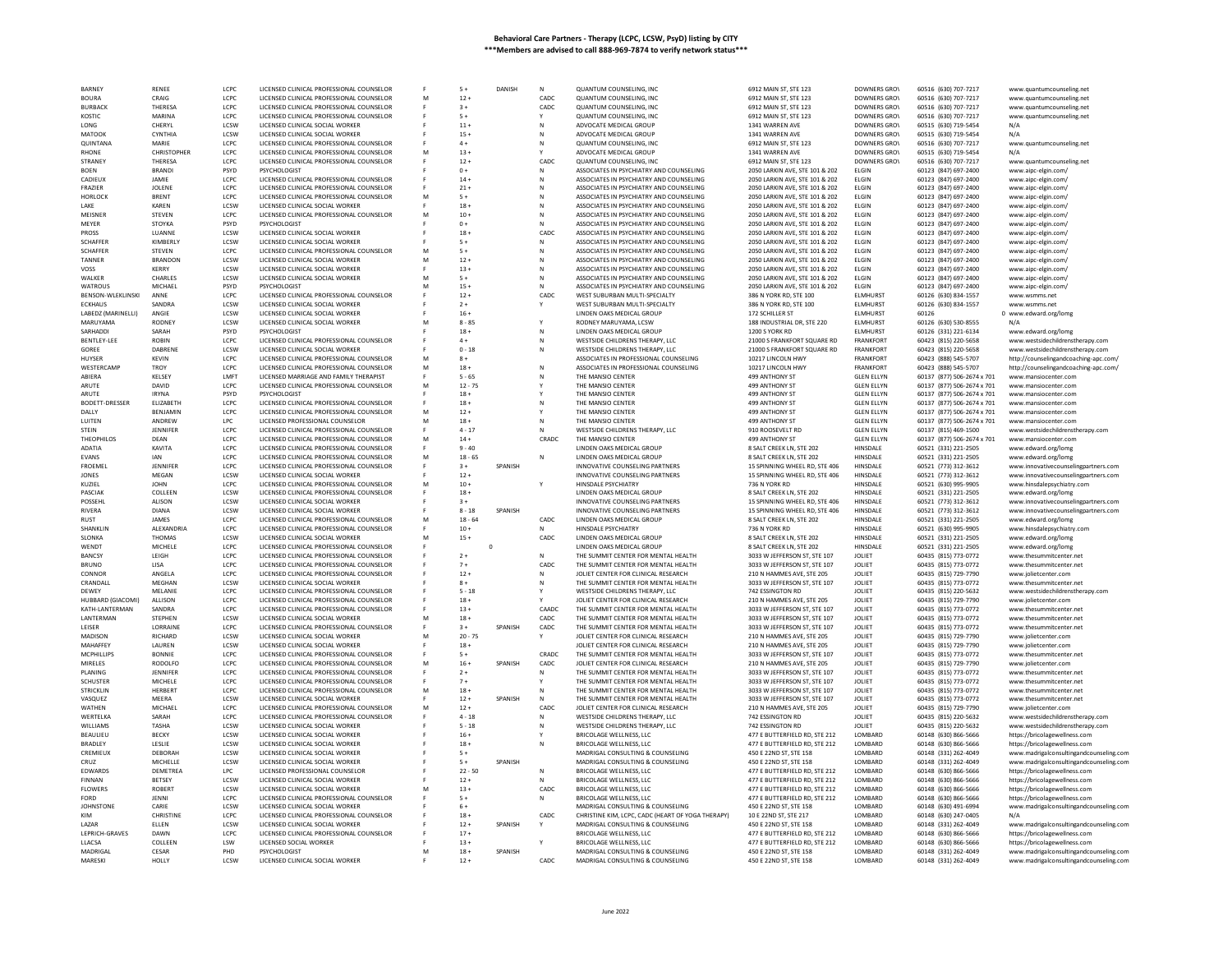| <b>MULCRONE</b>            | <b>MIRANDA</b>   | LCSW         | LICENSED CLINICAL SOCIAL WORKER          |   | $12 +$    |                | N            | BRICOLAGE WELLNESS, LLC                          | 477 E BUTTERFIELD RD, STE 212 | LOMBARD         | 60148 (630) 866-5666 | https://bricolagewellness.com            |
|----------------------------|------------------|--------------|------------------------------------------|---|-----------|----------------|--------------|--------------------------------------------------|-------------------------------|-----------------|----------------------|------------------------------------------|
| <b>SEKULSKA</b>            | <b>DOMINIKA</b>  | <b>ICSW</b>  | LICENSED CLINICAL SOCIAL WORKER          |   | $12+$     | POLISH         | CADC.        | MADRIGAL CONSULTING & COUNSELING                 | 450 F 22ND ST. STE 158        | <b>I OMBARD</b> | 60148 (331) 262-4049 | www.madrigalconsultingandcounseling.com  |
| SPERLAK (LACH)             | SAMANTHA         | LCPC         | LICENSED CLINICAL PROFESSIONAL COUNSELOR |   | $14 +$    |                |              | BRICOLAGE WELLNESS, LLC                          | 477 E BUTTERFIELD RD, STE 212 | LOMBARD         | 60148 (630) 866-5666 | https://bricolagewellness.com            |
| SUMMERVILLE                | RANDY            | PSYD         | PSYCHOLOGIST                             | M | $4+$      | SPANISH        |              | GREGORY MALO, PSYD & ASSOC                       | 246 E JANATA BLVD, STE 112    | LOMBARD         | 60148 (630) 424-8900 | $N/\Delta$                               |
| TAYLOR                     | <b>GILLIAN</b>   | LCPC         | LICENSED CLINICAL PROFESSIONAL COUNSELOR |   | $16 +$    |                |              | BRICOLAGE WELLNESS, LLC                          | 477 E BUTTERFIELD RD, STE 212 | LOMBARD         | 60148 (630) 866-5666 | https://bricolagewellness.com            |
| TEWELL                     | JENNIFER         | LCPC         | LICENSED CLINICAL PROFESSIONAL COUNSELOR |   | $12 +$    |                | CADC         | SPARK COUNSELING                                 | 917 S MAIN ST                 | LOMBARD         | 60148 (630) 446-0306 | www.sparkcounselinggroup.com             |
| WALSH                      | <b>JOY</b>       | LCSW         | LICENSED CLINICAL SOCIAL WORKER          |   | $15+$     |                |              | BRICOLAGE WELLNESS, LLC                          | 477 E BUTTERFIELD RD, STE 212 | LOMBARD         | 60148 (630) 866-5666 | https://bricolagewellness.com            |
| <b>WITHROW</b>             | <b>ROBIN</b>     | LCPC         | LICENSED CLINICAL PROFESSIONAL COUNSELOR |   | $18 - 63$ |                | CADC         | ROBIN WITHROW, LLC                               | 450 E 22ND ST, STE 150        | LOMBARD         | 60148 (630) 707-6029 | N/A                                      |
| <b>BUCK</b>                | <b>FDWARD</b>    | <b>ICSW</b>  | LICENSED CLINICAL SOCIAL WORKER          |   | $5+$      |                |              | COMPREHENSIVE CLINICAL SERVICES, PC              | 2340 S HIGHLAND AVE, STE 300  | <b>I OMBARD</b> | 60148 (630) 261-1210 |                                          |
|                            |                  |              |                                          |   |           |                |              |                                                  |                               |                 |                      | www.discoverccs.org                      |
| <b>HEIL</b>                | KIM              | LCPC         | LICENSED CLINICAL PROFESSIONAL COUNSELOR |   | $12 +$    |                | N            | COMPREHENSIVE CLINICAL SERVICES, PC              | 2340 S HIGHLAND AVE, STE 300  | LOMBARD         | 60148 (630) 261-1210 | www.discoverccs.org                      |
| KEPPELER                   | DENNIS           | LCSW         | LICENSED CLINICAL SOCIAL WORKER          |   | $10 +$    |                | N            | COMPREHENSIVE CLINICAL SERVICES, PC              | 2340 S HIGHLAND AVE, STE 300  | LOMBARD         | 60148 (630) 261-1210 | www.discoverccs.org                      |
| MIKULA                     | RACHEL           | LCSW         | LICENSED CLINICAL SOCIAL WORKER          |   | $4 +$     | SPANISH        | N            | COMPREHENSIVE CLINICAL SERVICES, PC              | 2340 S HIGHLAND AVE, STE 300  | LOMBARD         | 60148 (630) 261-1210 | www.discoverccs.org                      |
| MONTOYA                    | EDUARDO          | PSYD         | PSYCHOLOGIST                             |   | $2+$      | SPANISH        | N            | COMPREHENSIVE CLINICAL SERVICES, PC              | 2340 S HIGHLAND AVE, STE 300  | LOMBARD         | 60148 (630) 261-1210 | www.discoverccs.org                      |
| PAPAGEORGE-KARVELAS SOPHIA |                  | LCPC         | LICENSED CLINICAL PROFESSIONAL COUNSELOR |   | $18 +$    | <b>GREEK</b>   |              | COMPREHENSIVE CLINICAL SERVICES, PC              | 2340 S HIGHLAND AVE, STE 300  | LOMBARD         | 60148 (630) 261-1210 | www.discoverccs.org                      |
| RABIANSK                   | SYLVIA           | LCPC         | LICENSED CLINICAL PROFESSIONAL COUNSELOR |   | $5+$      | POLISH         | $\mathbb{N}$ | COMPREHENSIVE CLINICAL SERVICES, PC              | 2340 S HIGHLAND AVE, STE 300  | LOMBARD         | 60148 (630) 261-1210 | www.discoverccs.org                      |
| VALDEZ                     | MARIA            | LCPC         | LICENSED CLINICAL PROFESSIONAL COUNSELOR |   | $12 +$    | SPANISH        |              | COMPREHENSIVE CLINICAL SERVICES, PC              | 2340 S HIGHLAND AVE, STE 300  | LOMBARD         | 60148 (630) 261-1210 | www.discoverccs.org                      |
| PAGONE                     | JENN             | LCPC         | LICENSED CLINICAL PROFESSIONAL COUNSELOR |   | $18 +$    |                |              | PAGONE PSYCHOLOGICAL SERVICES, LLC               | 1403 NORTH IL RTE 23          | MARENGO         | 60152 (773) 339-7949 | https://pagonepsychologicalservices.com/ |
|                            |                  |              |                                          |   |           |                |              |                                                  |                               |                 |                      |                                          |
| CHRISTMAN                  | VICTORIA         | LPC          | LICENSED PROFESSIONAL COUNSELOR          |   | $15 - 65$ |                |              | LINDEN OAKS MEDICAL GROUP                        | 9697 W 191ST ST, STE 100      | MOKENA          | 60448 (630) 646-6540 | www.edward.org/lomg                      |
| KANE                       | <b>JACK</b>      | LCSW         | LICENSED CLINICAL SOCIAL WORKER          |   | $16 - 65$ |                |              | LINDEN OAKS MEDICAL GROUP                        | 9697 W 191ST ST, STE 100      | MOKENA          | 60448 (630) 646-6540 | www.edward.org/lomg                      |
| KASEM                      | CECILIA          | LCPC         | LICENSED CLINICAL PROFESSIONAL COUNSELOR |   | $18 +$    | SPANISH        |              | LINDEN OAKS MEDICAL GROUP                        | 9697 W 191ST ST, STE 100      | <b>MOKENA</b>   | 60448 (630) 646-6540 | www.edward.org/lomg                      |
| <b>STRAWN</b>              | CONNOP           | LPC          | LICENSED PROFESSIONAL COUNSELOR          |   |           | $\mathbf 0$    |              | LINDEN OAKS MEDICAL GROUP                        | 9697 W 191ST ST, STE 100      | MOKENA          | 60448 (630) 646-6540 | www.edward.org/lomg                      |
| TILLMAN (LEFTRIDGE)        | LIARA            | LCSW         | LICENSED CLINICAL SOCIAL WORKER          |   | $8 - 65$  |                |              | LINDEN OAKS MEDICAL GROUP                        | 9697 W 191ST ST, STE 100      | MOKENA          | 60448 (630) 646-6540 | www.edward.org/lomg                      |
| <b>BURROWS</b>             | EMILY            | LCPC         | LICENSED CLINICAL PROFESSIONAL COUNSELOR |   | $4+$      |                | N            | CROSSROADS COUNSELING SERVICES, PLLC             | 1802 N DIVISION ST, STE 509   | <b>MORRIS</b>   | 60540 (815) 941-3882 | www.crossroads-helps.com                 |
| CARTER                     | <b>DIANA</b>     | LCPC         | LICENSED CLINICAL PROFESSIONAL COUNSELOR |   | $13+$     |                |              | CROSSROADS COUNSELING SERVICES, PLLC             | 1802 N DIVISION ST. STE 509   | <b>MORRIS</b>   | 60540 (815) 941-3882 | www.crossroads-helps.com                 |
| <b>DOHERTY</b>             | ANNA             | LCPC         | LICENSED CLINICAL PROFESSIONAL COUNSELOR |   | $12 +$    |                |              | CROSSROADS COUNSELING SERVICES, PLLC             | 1802 N DIVISION ST, STE 509   | <b>MORRIS</b>   | 60540 (815) 941-3882 | www.crossroads-helps.com                 |
| <b>IRARRA</b>              | ANNE             | LCSW         | LICENSED CLINICAL SOCIAL WORKER          |   | $12 +$    |                |              | CROSSROADS COUNSELING SERVICES, PLLC             | 1802 N DIVISION ST. STE 509   | <b>MORRIS</b>   | 60540 (815) 941-3882 | www.crossroads-helps.com                 |
| KARALIS                    | MARY             | LCPC         | LICENSED CLINICAL PROFESSIONAL COUNSELOR |   | $14 +$    |                | N            | CROSSROADS COUNSELING SERVICES, PLLC             | 1802 N DIVISION ST, STE 509   | <b>MORRIS</b>   | 60540 (815) 941-3882 | www.crossroads-helps.com                 |
| KRUMLINDE                  | ASHLEY           | LCPC         | LICENSED CLINICAL PROFESSIONAL COUNSELOR |   | $7 - 25$  |                |              | CROSSROADS COUNSELING SERVICES, PLLC             | 1802 N DIVISION ST. STE 509   | <b>MORRIS</b>   | 60540 (815) 941-3882 | www.crossroads-helps.com                 |
|                            |                  |              |                                          |   |           |                |              |                                                  |                               |                 |                      |                                          |
| <b>I AASCH</b>             | CRAIG            | <b>PSYD</b>  | PSYCHOLOGIST                             |   | $14 +$    |                | N            | CROSSROADS COUNSELING SERVICES, PLLC             | 1802 N DIVISION ST. STE 509   | <b>MORRIS</b>   | 60540 (815) 941-3882 | www.crossroads-helps.com                 |
| <b>LIEBERMANN</b>          | <b>REBECCA</b>   | LCPC         | LICENSED CLINICAL PROFESSIONAL COUNSELOR |   | $7 +$     |                | CADC         | CROSSROADS COUNSELING SERVICES, PLLC             | 1802 N DIVISION ST, STE 509   | <b>MORRIS</b>   | 60540 (815) 941-3882 | www.crossroads-helps.com                 |
| MARKETTI                   | KAII FF          | LCSW         | LICENSED CLINICAL SOCIAL WORKER          |   | $7+$      |                | N            | CROSSROADS COUNSELING SERVICES, PLLC             | 1802 N DIVISION ST. STE 509   | <b>MORRIS</b>   | 60540 (815) 941-3882 | www.crossroads-helps.com                 |
| SKUBIC                     | CARRIE           | LCPC         | LICENSED CLINICAL PROFESSIONAL COUNSELOR |   | $3+$      |                | N            | CROSSROADS COUNSELING SERVICES, PLLC             | 1802 N DIVISION ST, STE 509   | <b>MORRIS</b>   | 60540 (815) 941-3882 | www.crossroads-helps.com                 |
| SOLIS                      | ANGELA           | LCPC         | LICENSED CLINICAL PROFESSIONAL COUNSELOR |   | $13 +$    |                | CADC         | CROSSROADS COUNSELING SERVICES, PLLC             | 1802 N DIVISION ST. STE 509   | <b>MORRIS</b>   | 60540 (815) 941-3882 | www.crossroads-helps.com                 |
| STAMM                      | KAYLA            | LSW          | LICENSED SOCIAL WORKER                   |   | $13 +$    |                |              | CROSSROADS COUNSELING SERVICES, PLLC             | 1802 N DIVISION ST, STE 509   | <b>MORRIS</b>   | 60540 (815) 941-3882 | www.crossroads-helps.com                 |
| ANGELO                     | MICHAEL          | LCPC         | LICENSED CLINICAL PROFESSIONAL COUNSELOR | м | $9+$      |                |              | <b>ENCOMPASS COUNSELING CENTER</b>               | 1809 N MILL ST, STE G         | NAPERVILLE      | 60563 (331) 575-5035 | www.encompasscounselingcenter.com        |
| <b>BEIRNE</b>              | <b>MARTY</b>     | LCPC         | LICENSED CLINICAL PROFESSIONAL COUNSELOR | M | $14 - 18$ |                |              | LINDEN OAKS MEDICAL GROUP                        | 1335 N MILL ST, STE 100       | NAPERVILLE      | 60563 (630) 646-8000 | www.edward.org/lomg                      |
| <b>BERNSTEIN</b>           | ARIFI            | <b>ICSW</b>  | LICENSED CLINICAL SOCIAL WORKER          |   |           | $\theta$       |              | <b>LINDEN OAKS MEDICAL GROUP</b>                 | 1335 N MILL ST. STE 100       | NAPERVILLE      | 60563 (630) 646-8000 |                                          |
| <b>BI ANK-STEWART</b>      | <b>OLIVIA</b>    |              |                                          |   | $11 +$    |                |              |                                                  |                               |                 |                      | www.edward.org/lomg                      |
|                            |                  | LCSW         | LICENSED CLINICAL SOCIAL WORKER          |   |           |                |              | ADVANCED BEHAVIORAL HEALTH SERVICES, LLC         | 1952 MCDOWELL RD, STE 305     | NAPERVILLE      | 60563 (630) 689-1022 | www.advancedbhs.com                      |
| <b>BOGATI</b>              | SANGIT/          | LCPC         | LICENSED CLINICAL PROFESSIONAL COUNSELOR |   | $12 - 65$ |                | CAADC        | NAPER CLINICAL BEHAVIORAL SERVICES               | 800 E DIEHL RD, STE 100       | NAPERVILLE      | 60563 (630) 577-1577 | www.naperclinical.com                    |
| <b>BRIFGEL</b>             | MARY             | <b>ICSW</b>  | LICENSED CLINICAL SOCIAL WORKER          |   | $18+$     |                |              | LINDEN OAKS MEDICAL GROUP                        | 1335 N MILL ST, STE 100       | NAPERVILLE      | 60563 (630) 646-8000 | www.edward.org/lomg                      |
| CAMPBELI                   | LAUREN           | LCSW         | LICENSED CLINICAL SOCIAL WORKER          |   | $16 +$    |                |              | LINDEN OAKS MEDICAL GROUP                        | 1335 N MILL ST, STE 100       | NAPERVILLE      | 60563 (630) 646-8000 | www.edward.org/lomg                      |
| CANNON                     | <b>GIFN</b>      | LCPC.        | LICENSED CLINICAL PROFESSIONAL COUNSELOR | м | $18 +$    |                | CADC         | BARER PSYCHIATRIC GROUP                          | 1460 BOND ST. STE 130         | NAPERVILLE      | 60563 (630) 859-0120 | www.baberpsych.com                       |
| CARDENAS                   | <b>KEREN</b>     | LMFT         | LICENSED MARRIAGE AND FAMILY THERAPIST   |   | $5 - 65$  | SPANISH        |              | <b>ENCOMPASS COUNSELING CENTER</b>               | 1809 N MILL ST, STE G         | NAPERVILLE      | 60563 (331) 575-5035 | www.encompasscounselingcenter.com        |
| CARDENAS                   | <b>GARRIFI</b>   | <b>I MFT</b> | LICENSED MARRIAGE AND FAMILY THERAPIST   | M | $6+$      | <b>SPANISH</b> | $\mathbb{N}$ | <b>ENCOMPASS COUNSELING CENTER</b>               | 1809 N MILL ST, STE G         | NAPERVILLE      | 60563 (331) 575-5035 | www.encompasscounselingcenter.com        |
| CORTINA                    | MICHAEL          | LCPC         | LICENSED CLINICAL PROFESSIONAL COUNSELOR |   | $10 - 18$ |                |              | CONVENTIONS IN PSYCHIATRY & COUNSELING           | 1560 WALL ST, STE 304         | NAPERVILLE      | 60563 (630) 416-8289 | www.conventionspc.con                    |
| CRAMER-HAMMANN             | <b>BUFFY</b>     | PSYD         | PSYCHOLOGIST                             |   | $6+$      |                |              | JEFFRY MANASSE & ASSOCIATES                      | 608 S WASHINGTON, STE 200     | NAPERVILLE      | 60540 (630) 305-3020 | N/A                                      |
| DELAURENTIS (DANEHL) GINA  |                  | <b>ICSW</b>  | LICENSED CLINICAL SOCIAL WORKER          |   | $18+$     |                | $\mathbb{N}$ | LINDEN OAKS MEDICAL GROUP                        | 120 SPALDING DR, STE 111      | NAPERVILLE      | 60540 (630) 646-2273 |                                          |
|                            |                  |              |                                          |   |           |                |              |                                                  |                               |                 |                      | www.edward.org/lomg                      |
| DEVANEY                    | LIZA             | LCSW         | LICENSED CLINICAL SOCIAL WORKER          |   | $5+$      |                |              | NAPER CLINICAL BEHAVIORAL SERVICES               | 800 E DIEHL RD, STE 100       | NAPERVILLE      | 60563 (630) 577-1577 | www.naperclinical.com                    |
| DIA7                       | <b>IASMINE</b>   | <b>ICSW</b>  | LICENSED CLINICAL SOCIAL WORKER          |   | $10 - 25$ | SPANISH        | N            | ADVANCED BEHAVIORAL HEALTH SERVICES. LLC         | 1952 MCDOWELL RD, STE 305     | NAPERVILLE      | 60563 (630) 689-1022 | www.advancedbbs.com                      |
| DICKINSON                  | ANNE             | LCPC         | LICENSED CLINICAL PROFESSIONAL COUNSELOR |   | $11 +$    |                |              | CONVENTIONS IN PSYCHIATRY & COUNSELING           | 1560 WALL ST, STE 304         | NAPERVILLE      | 60563 (630) 416-8289 | www.conventionspc.com                    |
| DORJEAN (BOMMI)            | VIDYA            | LCSW         | LICENSED CLINICAL SOCIAL WORKER          |   | $12 +$    |                | Y            | VIDYA DORJEAN, LCSW                              | <b>639 S WASHINGTON</b>       | NAPERVILLE      | 60540 (630) 209-2073 | N/A                                      |
| <b>DOWNING</b>             | KARL (ROBERT)    | LCPC         | LICENSED CLINICAL PROFESSIONAL COUNSELOR |   | $8+$      |                |              | <b>BABER PSYCHIATRIC GROUP</b>                   | 1460 BOND ST, STE 130         | NAPERVILLE      | 60563 (630) 859-0120 | www.baberpsych.com                       |
| <b>DOWNS SANDACK</b>       | <b>JENNIFER</b>  | LCPC         | LICENSED CLINICAL PROFESSIONAL COUNSELOR |   | $18 +$    |                | CADC         | LINDEN OAKS MEDICAL GROUP                        | 1335 N MILL ST, STE 100       | NAPERVILLE      | 60563 (630) 646-8000 | www.edward.org/lomg                      |
| DROEGE                     | <b>JOCELYN</b>   | PHD          | PSYCHOLOGIST                             |   |           | $\mathbf 0$    |              |                                                  |                               |                 |                      |                                          |
| <b>DUDA</b>                | <b>CHRISTINE</b> |              |                                          |   |           |                |              |                                                  |                               |                 |                      |                                          |
| DUFFY                      |                  |              |                                          |   |           |                |              | LINDEN OAKS MEDICAL GROUP                        | 1335 N MILL ST, STE 100       | NAPERVILLE      | 60563 (630) 646-8000 | www.edward.org/lomg                      |
| EARLY                      |                  | LCPC         | LICENSED CLINICAL PROFESSIONAL COUNSELOR |   | $13 +$    |                | N            | ADVANCED BEHAVIORAL HEALTH SERVICES, LLC         | 1952 MCDOWELL RD, STE 305     | NAPERVILLE      | 60563 (630) 689-1022 | www.advancedbhs.com                      |
|                            | <b>FRIN</b>      | LCSW         | LICENSED CLINICAL SOCIAL WORKER          |   | $15 - 80$ |                | N            | CONVENTIONS IN PSYCHIATRY & COUNSELING           | 1560 WALL ST, STE 304         | NAPERVILLE      | 60563 (630) 416-8289 | www.conventionspc.com                    |
|                            | JILL             | LCSW         | LICENSED CLINICAL SOCIAL WORKER          |   | $16 +$    |                |              | CONVENTIONS IN PSYCHIATRY & COUNSELING           | 1560 WALL ST, STE 304         | NAPERVILLE      | 60563 (630) 416-8289 | www.conventionspc.com                    |
| <b>FDGESON-STEINER</b>     | TAWANA           | <b>PSYD</b>  | PSYCHOLOGIST                             |   | $12+$     |                |              | <b>LINDEN OAKS MEDICAL GROUP</b>                 | 1335 N MILL ST. STE 100       | NAPERVILLE      | 60563 (630) 646-8000 | www.edward.org/lomg                      |
| EISENBERG                  | LORRAINE         | LCPC         | LICENSED CLINICAL PROFESSIONAL COUNSELOR |   | $18 +$    |                | CADC         | LORRAINE EISENBERG, LCPC, CADO                   | 4300 COMMERCE CT. STE 310     | NAPERVILLE      | 60563 (630) 690-0884 | http://www.eisenbergcounseling.com       |
| ELLEW                      | PETER            | LCPC         | LICENSED CLINICAL PROFESSIONAL COUNSELOR | M |           | $\circ$        | CADC         | <b>ENCOMPASS COUNSELING CENTER</b>               | 1809 N MILL ST, STE G         | NAPERVILLE      | 60563 (331) 575-5035 | www.encompasscounselingcenter.com        |
| <b>EVANS</b>               | <b>IAN</b>       | LCPC         | LICENSED CLINICAL PROFESSIONAL COUNSELOR | M | $18 - 65$ |                | N            | LINDEN OAKS MEDICAL GROUP                        | 1335 N MILL ST, STE 100       | NAPERVILLE      | 60563 (630) 646-8000 | www.edward.org/lomg                      |
| FEDERLEIN                  | <b>KRISTEN</b>   | LCPC         | LICENSED CLINICAL PROFESSIONAL COUNSELOR | E | $13 +$    |                | N            | ADVANCED BEHAVIORAL HEALTH SERVICES, LLC         | 1952 MCDOWELL RD, STE 305     | NAPERVILLE      | 60563 (630) 689-1022 | www.advancedbhs.com                      |
| <b>FOLISI</b>              | CAROL            | LCPC         | LICENSED CLINICAL PROFESSIONAL COUNSELOR |   | $13 - 65$ |                | CADC         | NAPER CLINICAL BEHAVIORAL SERVICES               | 800 E DIEHL RD, STE 100       | NAPERVILLE      | 60563 (630) 577-1577 | www.naperclinical.com                    |
| <b>GERACI</b>              | MICHAEL          | LCSW         | LICENSED CLINICAL SOCIAL WORKER          | M | $16 - 65$ |                |              | LINDEN OAKS MEDICAL GROUP                        | 1335 N MILL ST, STE 100       | NAPERVILLE      | 60563 (630) 646-8000 | www.edward.org/lomg                      |
| <b>GERVACIO</b>            | ANGELA           | LCPC         | LICENSED CLINICAL PROFESSIONAL COUNSELOR |   | $10 +$    | <b>ITALIAN</b> |              | ASSOCIATES IN PROFESSIONAL COUNSELING            | 1804 N NAPER BLVD, STE 370    | NAPERVILLE      | 60563 (888) 545-5707 |                                          |
| <b>GIBSON</b>              | SARA             | LCPC         | LICENSED CLINICAL PROFESSIONAL COUNSELOR |   | $10 +$    |                |              | ASSOCIATES IN PROFESSIONAL COUNSELING            | 1804 N NAPER BLVD, STE 370    | NAPERVILLE      | 60563 (888) 545-5707 | http://counselingandcoaching-apc.com/    |
|                            |                  |              |                                          |   |           |                |              |                                                  |                               |                 |                      | http://counselingandcoaching-apc.com/    |
| GRAY                       | LISA             | LCSW         | LICENSED CLINICAL SOCIAL WORKER          |   | $15 + 65$ |                |              | LISA GRAY, LCSW (SPALDING CLINICAL SERVICES)     | 1280 IROQUOIS AVE, STE 102    | NAPERVILLE      | 60563 (630) 305-0464 | www.spclinical.com                       |
| <b>GRINNELL-NOAK</b>       | KATHARINE        | PSYD         | PSYCHOLOGIST                             |   | $3+$      |                |              | CENTERS FOR FAMILY CHANGE                        | 535 S WASHINGTON ST           | NAPERVILLE      | 60540 (630) 586-0900 | www.centersforfamilychange.com           |
| GUGLIELMO                  | MICHAEL          | PSYD         | PSYCHOLOGIST                             |   | $18 +$    |                | Y            | CONVENTIONS IN PSYCHIATRY & COUNSELING           | 1560 WALL ST, STE 304         | NAPERVILLE      | 60563 (630) 416-8289 | www.conventionspc.com                    |
| <b>HARMS</b>               | LEE              | LCSW         | LICENSED CLINICAL SOCIAL WORKER          |   | $11 +$    |                | N            | ADVANCED BEHAVIORAL HEALTH SERVICES, LLC         | 1952 MCDOWELL RD, STE 305     | NAPERVILLE      | 60563 (630) 689-1022 | www.advancedbhs.com                      |
| <b>HARRINGTON</b>          | LINDSEY          | PSYD         | PSYCHOLOGIST                             |   |           | $\circ$        |              | LINDEN OAKS MEDICAL GROUP                        | 1335 N MILL ST, STE 100       | NAPERVILLE      | 60563 (630) 646-8000 | www.edward.org/lomg                      |
| HARTLEY                    | LITZI            | LCPC         | LICENSED CLINICAL PROFESSIONAL COUNSELOR |   | $10 +$    | SPANISH        | N            | <b>BABER PSYCHIATRIC GROUP</b>                   | 1460 BOND ST, STE 130         | NAPERVILLE      | 60563 (630) 859-0120 | www.baberpsych.com                       |
| <b>HOEKSTRA</b>            | SHANNA           | LCSW         | LICENSED CLINICAL SOCIAL WORKER          |   | $3+$      |                | N            | ADVANCED BEHAVIORAL HEALTH SERVICES. LLC         | 1952 MCDOWELL RD, STE 305     | NAPERVILLE      | 60563 (630) 689-1022 | www.advancedbhs.com                      |
| HOWARD (WALSH)             | NICOLE           | LCSW         | LICENSED CLINICAL SOCIAL WORKER          |   | $5 - 18$  |                | N            | ADVANCED BEHAVIORAL HEALTH SERVICES, LLC         | 1952 MCDOWELL RD, STE 305     | NAPERVILLE      | 60563 (630) 689-1022 | www.advancedbhs.com                      |
| <b>HUANG</b>               | <b>HANOI</b>     | <b>LPC</b>   | LICENSED PROFESSIONAL COUNSELOR          |   | $13 - 65$ |                |              | LINDEN OAKS MEDICAL GROUP                        | 1335 N MILL ST, STE 100       | NAPERVILLE      | 60563 (630) 646-8000 | www.edward.org/lomg                      |
| HUELKE-PFLEGER             | <b>IINDA</b>     | LCPC         | LICENSED CLINICAL PROFESSIONAL COUNSELOR |   | $18 +$    |                | $\mathbb{N}$ | LINDEN OAKS MEDICAL GROUP                        | 1335 N MILL ST, STE 100       | NAPERVILLE      | 60563 (630) 646-8000 |                                          |
|                            |                  |              |                                          |   |           |                |              |                                                  |                               |                 |                      | www.edward.org/lomg                      |
| JASTER                     | REBECCA          | LCSW         | LICENSED CLINICAL SOCIAL WORKER          |   | $12 +$    |                |              | LINDEN OAKS MEDICAL GROUP                        | 1335 N MILL ST, STE 100       | NAPERVILLE      | 60563 (630) 646-8000 | www.edward.org/lomg                      |
| <b>JOHNSEN</b>             | ALLISON          | LCPC         | LICENSED CLINICAL PROFESSIONAL COUNSELOR |   | $18 +$    |                |              | ASSOCIATES IN PROFESSIONAL COUNSELING            | 1804 N NAPER BLVD, STE 370    | NAPERVILLE      | 60563 (888) 545-5707 | http://counselingandcoaching-apc.com/    |
| <b>JOHNSON</b>             | MONIQUE          | LCPC         | LICENSED CLINICAL PROFESSIONAL COUNSELOF |   | $5 - 39$  |                |              | ADVANCED BEHAVIORAL HEALTH SERVICES, LLC         | 1952 MCDOWELL RD, STE 305     | NAPERVILLE      | 60563 (630) 689-1022 | www.advancedbhs.com                      |
| KEEGAN                     | <b>JOSEPH</b>    | PSYD         | PSYCHOLOGIST                             |   | $13 +$    |                |              | JOSEPH KEEGAN, PSYD (SPALDING CLINICAL SERVICES) | 1280 IROQUOIS AVE, STE 102    | NAPERVILLE      | 60563 (630) 305-0464 | www.spclinical.com                       |
| KENNEAVY                   | JENNIFER         | LCSW         | LICENSED CLINICAL SOCIAL WORKER          |   | $18 +$    |                |              | LINDEN OAKS MEDICAL GROUP                        | 1335 N MILL ST, STE 100       | NAPERVILLE      | 60563 (630) 646-8000 | www.edward.org/lomg                      |
| KENNEDY                    | MEGHAN           | PSYD         | PSYCHOLOGIST                             |   | $18 +$    |                |              | LINDEN OAKS MEDICAL GROUP                        | 120 SPALDING DR. STE 308      | NAPERVILLE      | 60540 (630) 527-7730 | www.edward.org/lomg                      |
| KING                       | JILLIAN          | LCPC         | LICENSED CLINICAL PROFESSIONAL COUNSELOR |   | $16 - 60$ |                | CADC         | NAPER CLINICAL BEHAVIORAL SERVICES               | 800 E DIEHL RD, STE 100       | NAPERVILLE      | 60563 (630) 577-1577 | www.naperclinical.com                    |
| KOLTIS                     | SHARON           | LCPC         | LICENSED CLINICAL PROFESSIONAL COUNSELOR |   | $3 +$     |                |              | ASSOCIATES IN PROFESSIONAL COUNSELING            | 1804 N NAPER BLVD, STE 370    | NAPERVILLE      | 60563 (888) 545-5707 | http://counselingandcoaching-apc.com/    |
| <b>KONNY</b>               | <b>IOHN</b>      | LCSW         | LICENSED CLINICAL SOCIAL WORKER          |   | $10 +$    |                |              | BARER PSYCHIATRIC GROUP                          | 1460 BOND ST, STE 130         | NAPERVILLE      | 60563 (630) 859-0120 | www.baberpsych.com                       |
| LEE                        | DANIEL           | PSYD         | PSYCHOLOGIST                             |   | $6+$      |                |              | CONVENTIONS IN PSYCHIATRY & COUNSELING           | 1560 WALL ST, STE 304         | NAPERVILLE      | 60563 (630) 416-8289 | www.conventionspc.com                    |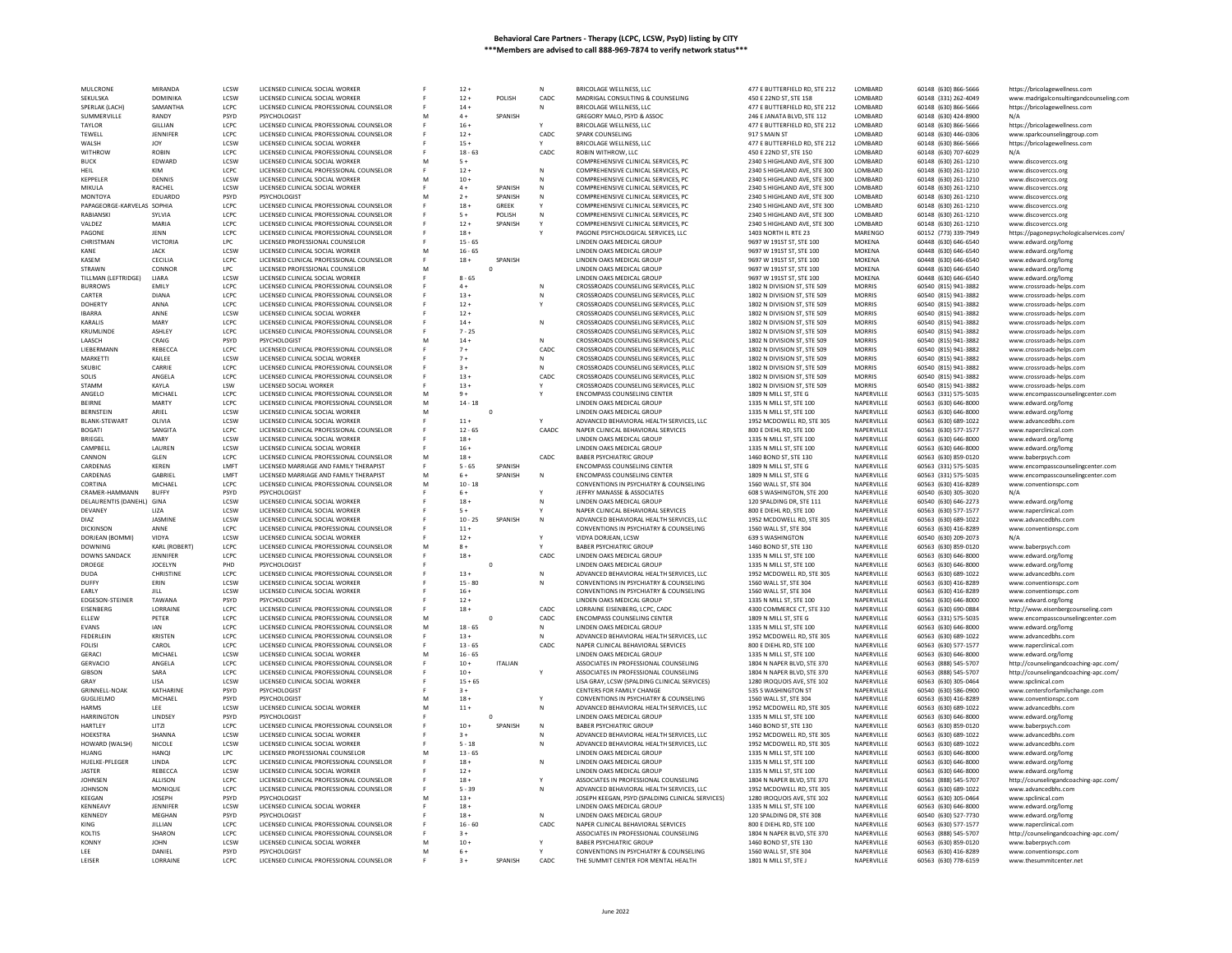| LEVASSEUR                    | KEITH               | LCPC        | LICENSED CLINICAL PROFESSIONAL COUNSELOR        |   | $5+$             |             |              | KEITH LEVASSEUR, LCPC (SPALDING CLINICAL SERVICES)                              | 1280 IROQUOIS AVE, STE 102                                    | NAPERVILLE                    | 60563 (630) 305-0464                         | www.spclinical.com                             |
|------------------------------|---------------------|-------------|-------------------------------------------------|---|------------------|-------------|--------------|---------------------------------------------------------------------------------|---------------------------------------------------------------|-------------------------------|----------------------------------------------|------------------------------------------------|
| LICHT                        | JAN                 | LCPC        | LICENSED CLINICAL PROFESSIONAL COUNSELOR        |   | $18 -$           |             | CADC         | ASSOCIATES IN PROFESSIONAL COUNSELING                                           | 1804 N NAPER BLVD, STE 370                                    | NAPERVILLE                    | 60563 (888) 545-5707                         | http://counselingandcoaching-apc.com/          |
| MAKI                         | <b>ASHLEY</b>       | LCSW        | LICENSED CLINICAL SOCIAL WORKER                 |   | $11 +$           |             | CADC         | ADVANCED BEHAVIORAL HEALTH SERVICES, LLC                                        | 1952 MCDOWELL RD, STE 305                                     | NAPERVILLE                    | 60563 (630) 689-1022                         | www.advancedbhs.com                            |
| MANASSE                      | JEFFRY              | PSYD        | PSYCHOLOGIST                                    | M |                  | $\circ$     |              | JEFFRY MANASSE & ASSOCIATES                                                     | 608 S WASHINGTON, STE 200                                     | NAPERVILLE                    | 60540 (630) 305-0075                         | N/F                                            |
| <b>MANETTI</b>               | CARRIGAN            | PSYD        | PSYCHOLOGIST                                    |   | $12 +$           |             |              | CARRIGAN MANETTI, PSYD (SPALDING CLINICAL SERVICES)                             | 1280 IROQUOIS AVE, STE 102                                    | NAPERVILLE                    | 60563 (630) 305-0464                         | www.spclinical.com                             |
|                              |                     |             |                                                 |   |                  |             |              |                                                                                 |                                                               |                               |                                              |                                                |
| MANLEY EICHLER               | SANDRA              | <b>ICSW</b> | LICENSED CLINICAL SOCIAL WORKER                 |   | $16+$            |             |              | LINDEN OAKS MEDICAL GROUP                                                       | 2007 95TH ST, STE 105                                         | NAPERVILLE                    | 60564 (630) 646-6956                         | www.edward.org/lomg                            |
| MASON                        | HALEY               | LCSW        | LICENSED CLINICAL SOCIAL WORKER                 |   | $3+$             |             |              | CENTERS FOR FAMILY CHANGE                                                       | 535 S WASHINGTON ST                                           | NAPERVILLE                    | 60540 (630) 586-0900                         | www.centersforfamilychange.com                 |
| MATLIN                       | SARAH               | LCPC        | LICENSED CLINICAL PROFESSIONAL COUNSELOR        |   | $16 +$           |             | ${\sf N}$    | SARAH MATLIN, LCPC                                                              | 3380 LACROSSE LN, STE 105                                     | NAPERVILLE                    | 60564 (630) 447-9241                         | N/A                                            |
| MAZUREK                      | MICHELLE            | LCSW        | LICENSED CLINICAL SOCIAL WORKER                 |   | $10 +$           | POLISH      | N            | ADVANCED BEHAVIORAL HEALTH SERVICES, LLC                                        | 1952 MCDOWELL RD, STE 305                                     | NAPERVILLE                    | 60563 (630) 689-1022                         | www.advancedbhs.com                            |
| MCCLAIN                      | MAURICE             | LCPC        | LICENSED CLINICAL PROFESSIONAL COUNSELOR        | M | $17 - 50$        |             | CADC         | LINDEN OAKS MEDICAL GROUP                                                       | 1335 N MILL ST, STE 100                                       | NAPERVILLE                    | 60563 (630) 646-8000                         | www.edward.org/lomg                            |
| <b>MCDANIE</b>               | <b>WHITNEY</b>      | LCPC        | LICENSED CLINICAL PROFESSIONAL COUNSELOR        |   | $3+$             |             |              | ASSOCIATES IN PROFESSIONAL COUNSELING                                           | 1804 N NAPER BLVD, STE 370                                    | NAPERVILLE                    | 60563 (888) 545-5707                         | http://counselingandcoaching-apc.com/          |
|                              |                     |             |                                                 |   |                  |             |              |                                                                                 |                                                               |                               |                                              |                                                |
| <b>MCINTYRE</b>              | MARK                | LCPC        | LICENSED CLINICAL PROFESSIONAL COUNSELOR        | M | $5+$             |             |              | ASSOCIATES IN PROFESSIONAL COUNSELING                                           | 1804 N NAPER BLVD, STE 370                                    | NAPERVILLE                    | 60563 (888) 545-5707                         | http://counselingandcoaching-apc.com/          |
| MCLAUGHLIN                   | MARY BETH           | LCSW        | LICENSED CLINICAL SOCIAL WORKER                 |   | $18 - 75$        |             |              | MARY BETH MCLAUGHLIN, LCSW (SPALDING CLINICAL SERVIC 1280 IROQUOIS AVE, STE 102 |                                                               | NAPERVILLE                    | 60563 (630) 305-0464                         | www.spclinical.com                             |
| MICHELS (KTENAS)             | MELISSA             | LCSW        | LICENSED CLINICAL SOCIAL WORKER                 |   | $6 - 50$         |             | $\mathsf{N}$ | ASSOCIATES IN PROFESSIONAL COUNSELING                                           | 1804 N NAPER BLVD, STE 370                                    | NAPERVILLE                    | 60563 (888) 545-5707                         | http://counselingandcoaching-apc.com/          |
| <b>MORRISSE</b>              | AMANDA              | LCPC        | LICENSED CLINICAL PROFESSIONAL COUNSELOR        |   | $5 - 65$         |             |              | <b>ENCOMPASS COUNSELING CENTER</b>                                              | 1809 N MILL ST, STE G                                         | NAPERVILLE                    | 60563 (331) 575-5035                         | www.encompasscounselingcenter.com              |
| <b>MUDHAR</b>                | MANDEEP (MICKEY)    | LCPC        | LICENSED CLINICAL PROFESSIONAL COUNSELOR        | M | $12 - 30$        |             |              | NAPER CLINICAL BEHAVIORAL SERVICES                                              | 800 E DIEHL RD, STE 100                                       | NAPERVILLE                    | 60563 (630) 577-1577                         | www.naperclinical.com                          |
| MUELLER                      | <b>FRIC</b>         | LCSW        | LICENSED CLINICAL SOCIAL WORKER                 | M |                  | $\mathbf 0$ | CADC         |                                                                                 | 710 E OGDEN, STE 330                                          | NAPERVILLE                    | 60563 (630) 848-0445                         |                                                |
|                              |                     |             |                                                 |   |                  |             |              | RIVERWALK COUNSELING CENTER                                                     |                                                               |                               |                                              | www.riverwalkcounseling.net                    |
| <b>MUNSON</b>                | KIRSTEN (KRIS)      | LCPC        | LICENSED CLINICAL PROFESSIONAL COUNSELOR        |   | $12 - 65$        |             |              | KIRSTEN MUNSON, LCPC (SPALDING CLINICAL SERVICES)                               | 1280 IROQUOIS AVE, STE 102                                    | NAPERVILLE                    | 60563 (630) 305-0464                         | www.spclinical.com                             |
| OCHOA                        | STEPHANIE           | LCSW        | LICENSED CLINICAL SOCIAL WORKER                 |   | $10 - 50$        | SPANISH     | N            | ADVANCED BEHAVIORAL HEALTH SERVICES, LLC                                        | 1952 MCDOWELL RD, STE 305                                     | NAPERVILLE                    | 60563 (630) 689-1022                         | www.advancedbhs.com                            |
| OGILVIE                      | H. RODGERS (ROD)    | LCPC        | LICENSED CLINICAL PROFESSIONAL COUNSELOR        |   | $12 +$           |             | CADC         | ASSOCIATES IN PROFESSIONAL COUNSELING                                           | 1804 N NAPER BLVD, STE 370                                    | NAPERVILLE                    | 60563 (888) 545-5707                         | http://counselingandcoaching-apc.com/          |
| POULAKOS                     | CHRIS               | <b>ICSW</b> | LICENSED CLINICAL SOCIAL WORKER                 | M | $16+$            |             |              | <b>LINDEN OAKS MEDICAL GROUP</b>                                                | 1247 RICKERT DR. STE 201                                      | NAPERVILLE                    | 60540 (630) 357-7979                         | www.edward.org/lomg                            |
| PROMBAUM                     | LINDSA <sup>®</sup> | LCPC        | LICENSED CLINICAL PROFESSIONAL COUNSELOR        |   | $10 - 65$        |             | N            | ADVANCED BEHAVIORAL HEALTH SERVICES, LLC                                        | 1952 MCDOWELL RD, STE 305                                     | NAPERVILLE                    | 60563 (630) 689-1022                         | www.advancedbhs.cor                            |
| <b>REAGAN VORASORN</b>       | MARY                | LCPC        | LICENSED CLINICAL PROFESSIONAL COUNSELOR        |   | $12+$            |             | CADC         | <b>RIVERWALK COUNSELING CENTER</b>                                              | 710 F OGDEN, STE 330                                          | NAPERVILLE                    | 60563 (630) 848-0445                         |                                                |
|                              |                     |             |                                                 |   |                  |             |              |                                                                                 |                                                               |                               |                                              | www.riverwalkcounseling.net                    |
| REBHAN                       | <b>BRYAN</b>        | LCPC        | LICENSED CLINICAL PROFESSIONAL COUNSELOR        | M | $16 +$           |             |              | LINDEN OAKS MEDICAL GROUP                                                       | 1335 N MILL ST, STE 100                                       | NAPERVILLE                    | 60563 (630) 646-8000                         | www.edward.org/lomg                            |
| RITLI JR                     | <b>CHARLES</b>      | LCSW        | LICENSED CLINICAL SOCIAL WORKER                 | M | $40 +$           |             |              | LINDEN OAKS MEDICAL GROUP                                                       | 1335 N MILL ST, STE 100                                       | NAPERVILLE                    | 60563 (630) 646-8000                         | www.edward.org/lomg                            |
| RIVET- HOWELL                | LETHA               | LCPC        | LICENSED CLINICAL PROFESSIONAL COUNSELOR        |   | $7+$             |             |              | <b>ENCOMPASS COUNSELING CENTER</b>                                              | 1809 N MILL ST, STE G                                         | NAPERVILLE                    | 60563 (331) 575-5035                         | www.encompasscounselingcenter.com              |
| SAKANIS (PERILLO)            | ANGELA              | LCPC        | LICENSED CLINICAL PROFESSIONAL COUNSELOR        |   | $15 - 60$        |             |              | LINDEN OAKS MEDICAL GROUP                                                       | 1335 N MILL ST, STE 100                                       | NAPERVILLE                    | 60563 (630) 646-8000                         | www.edward.org/lomg                            |
| <b>SCHRAMER</b>              | MARY                | PHD         | PSYCHOLOGIST                                    |   | $16 +$           |             | N            | <b>IINDEN OAKS MEDICAL GROUP</b>                                                | 1331 W 75TH ST, STE 201                                       | NAPERVILLE                    | 60540 (630) 646-6956                         | www.edward.org/lomg                            |
| <b>SCHROEDER</b>             | <b>MARISO</b>       | LCSW        | LICENSED CLINICAL SOCIAL WORKER                 |   | $3+$             | SPANISH     | $\mathbb{N}$ | ADVANCED BEHAVIORAL HEALTH SERVICES. LLC                                        | 1952 MCDOWELL RD, STE 305                                     | NAPERVILLE                    | 60563 (630) 689-1022                         | www.advancedbhs.com                            |
|                              |                     |             |                                                 |   |                  |             |              |                                                                                 |                                                               |                               |                                              |                                                |
| <b>SCHUSTER</b>              | MICHELE             | LCPC        | LICENSED CLINICAL PROFESSIONAL COUNSELOR        |   | $7+$             |             |              | THE SUMMIT CENTER FOR MENTAL HEALTH                                             | 1801 N MILL ST. STE J                                         | NAPERVILLE                    | 60563 (630) 778-6159                         | www.thesummitcenter.net                        |
| SCOTT                        | CHARLENE            | LCSW        | LICENSED CLINICAL SOCIAL WORKER                 |   |                  |             | CADC         | RIVERWALK COUNSELING CENTER                                                     | 710 E OGDEN, STE 330                                          | NAPERVILLE                    | 60563 (630) 848-0445                         | www.riverwalkcounseling.net                    |
| SIDDIQUI                     | MOHAMMAD            | LCPC        | LICENSED CLINICAL PROFESSIONAL COUNSELOR        | м | $7 - 75$         | HINDI       | N            | THE SUMMIT CENTER FOR MENTAL HEALTH                                             | 1801 N MILL ST. STE J                                         | NAPERVILLE                    | 60563 (630) 778-6159                         | www.thesummitcenter.net                        |
| SIERZEGA                     | JACQUELINE          | PSYD        | PSYCHOLOGIST                                    |   |                  | $\Omega$    |              | LINDEN OAKS MEDICAL GROUP                                                       | 1335 N MILL ST, STE 100                                       | NAPERVILLE                    | 60563 (630) 646-8000                         | www.edward.org/lomg                            |
| <b>SKINNER</b>               | ADRIENNE            | PSYD        | PSYCHOLOGIST                                    |   | $10 +$           |             |              | ADRIENNE SKINNER, PSYD                                                          | 120 S WEBSTER ST. STE 203                                     | NAPERVILLE                    | 60540 (630) 984-6608                         | N/A                                            |
| SMITH                        | CAROLINE            | LCPC        |                                                 |   | $18 +$           |             | CAADC        | PRIZM BEHAVIORAL SERVICES, PC                                                   | 1112 S WASHINGTON ST, STE 202                                 | NAPERVILLE                    | 60540 (630) 848-1200                         |                                                |
|                              |                     |             | LICENSED CLINICAL PROFESSIONAL COUNSELOR        |   |                  |             |              |                                                                                 |                                                               |                               |                                              | www.prizmhealth.com                            |
| SOUBA                        | RENEE               | LCSW        | LICENSED CLINICAL SOCIAL WORKER                 |   | $4 +$            |             | N            | ADVANCED BEHAVIORAL HEALTH SERVICES, LLC                                        | 1952 MCDOWELL RD, STE 305                                     | NAPERVILLE                    | 60563 (630) 689-1022                         | www.advancedbhs.com                            |
| SPARACIO                     | KELSEY              | LCSW        | LICENSED CLINICAL SOCIAL WORKER                 |   | $10 - 25$        |             | N            | ADVANCED BEHAVIORAL HEALTH SERVICES, LLC                                        | 1952 MCDOWELL RD, STE 305                                     | NAPERVILLE                    | 60563 (630) 689-1022                         | www.advancedbhs.com                            |
| <b>STRICKLIN</b>             | <b>HERBER</b>       | LCPC        | LICENSED CLINICAL PROFESSIONAL COUNSELOR        |   | $18 +$           |             |              | THE SUMMIT CENTER FOR MENTAL HEALTH                                             | 1801 N MILL ST, STE J                                         | NAPERVILLE                    | 60563 (630) 778-6159                         | www.thesummitcenter.net                        |
| SWEENEY                      | ROSS                | LCSW        | LICENSED CLINICAL SOCIAL WORKER                 | M | $6+$             |             |              | CENTERS FOR FAMILY CHANGE                                                       | 535 S WASHINGTON ST                                           | NAPERVILLE                    | 60540 (630) 586-0900                         | www.centersforfamilychange.com                 |
| TARIQ                        | <b>SEHRISH</b>      | PSYD        | PSYCHOLOGIST                                    | M | $5+$             | HINDU       |              | ADVANCED BEHAVIORAL HEALTH SERVICES, LLC                                        | 1952 MCDOWELL RD, STE 305                                     | NAPERVILLE                    | 60563 (630) 689-1022                         | www.advancedbhs.com                            |
| TIPTON                       |                     | PHD         |                                                 |   | $15 +$           |             |              | CENTERS FOR FAMILY CHANGE                                                       |                                                               | NAPERVILLE                    | 60540 (630) 586-0900                         |                                                |
|                              | <b>BETH</b>         |             | PSYCHOLOGIST                                    |   |                  |             |              |                                                                                 | 535 S WASHINGTON ST                                           |                               |                                              | www.centersforfamilychange.com                 |
| TRAVERS-PUCC                 | LEAH                | LCSW        | LICENSED CLINICAL SOCIAL WORKER                 |   | $6 - 65$         |             |              | CENTERS FOR FAMILY CHANGE                                                       | 535 S WASHINGTON ST                                           | NAPERVILLE                    | 60540 (630) 586-0900                         | www.centersforfamilychange.com                 |
| VODNIK                       | CARRIE              | LCPC        | LICENSED CLINICAL PROFESSIONAL COUNSELOR        |   | $5+$             |             | N            | THE SUMMIT CENTER FOR MENTAL HEALTH                                             | 1801 N MILL ST, STE J                                         | NAPERVILLE                    | 60563 (630) 778-6159                         | www.thesummitcenter.net                        |
| WALTERS                      | <b>MICHAE</b>       | LCPC        | LICENSED CLINICAL PROFESSIONAL COUNSELOR        | M | $13 +$           |             | N            | <b>ENCOMPASS COUNSELING CENTER</b>                                              | 1809 N MILL ST, STE G                                         | NAPERVILLE                    | 60563 (331) 575-5035                         | www.encompasscounselingcenter.com              |
| WEITZMON                     | <b>KENNETH</b>      | LCPC        | LICENSED CLINICAL PROFESSIONAL COUNSELOR        | M | $12 - 65$        |             |              | LINDEN OAKS MEDICAL GROUP                                                       | 1335 N MILL ST, STE 100                                       | NAPERVILLE                    | 60563 (630) 646-8000                         | www.edward.org/lomg                            |
| <b>WHITE</b>                 | CODY                | LCPC.       | LICENSED CLINICAL PROFESSIONAL COUNSELOR        | M | $10 +$           |             | N            | ADVANCED BEHAVIORAL HEALTH SERVICES, LLC                                        | 1952 MCDOWELL RD, STE 305                                     | NAPERVILLE                    | 60563 (630) 689-1022                         | www.advancedbhs.com                            |
|                              |                     |             |                                                 |   |                  |             |              |                                                                                 |                                                               |                               |                                              |                                                |
| WILKINSON                    | <b>ASHLEY</b>       | LCSW        | LICENSED CLINICAL SOCIAL WORKER                 |   | $8+$             |             |              | RIVERWALK COUNSELING CENTER                                                     | 710 E OGDEN, STE 330                                          | NAPERVILLE                    | 60563 (630) 848-0445                         | www.riverwalkcounseling.net                    |
| <b>WINKFLFR</b>              | CRAIG               | <b>ICSW</b> | LICENSED CLINICAL SOCIAL WORKER                 | M | $15 +$           |             | CADC         | ADVANCED BEHAVIORAL HEALTH SERVICES, LLC                                        | 1952 MCDOWELL RD, STE 305                                     | NAPERVILLE                    | 60563 (630) 689-1022                         | www.advancedbhs.com                            |
| WIRTZ                        | LAURA               | LCSW        | LICENSED CLINICAL SOCIAL WORKER                 |   | $5+$             |             |              | ASSOCIATES IN PROFESSIONAL COUNSELING                                           | 1804 N NAPER BLVD, STE 370                                    | NAPERVILLE                    | 60563 (888) 545-5707                         | http://counselingandcoaching-apc.com/          |
| WOJNOWSKI-SPARACIO CHARLENE  |                     | LCSW        | LICENSED CLINICAL SOCIAL WORKER                 |   | $6+$             |             |              | CENTERS FOR FAMILY CHANGE                                                       | 535 S WASHINGTON ST                                           | NAPERVILLE                    | 60540 (630) 586-0900                         | www.centersforfamilychange.com                 |
| WOLFE                        | <b>JUSTIN</b>       | LCPC        | LICENSED CLINICAL PROFESSIONAL COUNSELOR        | M | $13 - 60$        |             | CADC         | NAPER CLINICAL BEHAVIORAL SERVICES                                              | 800 E DIEHL RD, STE 100                                       | NAPERVILLE                    | 60563 (630) 577-1577                         | www.naperclinical.con                          |
| ZAABEL                       | CHERYL              | LCPC        | LICENSED CLINICAL PROFESSIONAL COUNSELOR        |   | $18 - 80$        |             | CADC         | RIVERWALK COUNSELING CENTER                                                     | 710 E OGDEN, STE 330                                          | NAPERVILLE                    | 60563 (630) 848-0445                         |                                                |
|                              |                     |             |                                                 |   |                  |             |              |                                                                                 |                                                               |                               |                                              | www.riverwalkcounseling.net                    |
| GOREE                        | DABRENE             | LCSW        | LICENSED CLINICAL SOCIAL WORKER                 |   | $0 - 18$         |             |              | WESTSIDE CHILDRENS THERAPY, LLC                                                 | 2320 E LINCOLN HWY                                            | NEW LENOX                     | 60451 (815) 220-5658                         | www.westsidechildrenstherapy.com               |
| WERTELKA                     | SARAH               | LCPC        | LICENSED CLINICAL PROFESSIONAL COUNSELOR        |   | $4 - 18$         |             | N            | WESTSIDE CHILDRENS THERAPY, LLC                                                 | 2320 E LINCOLN HWY                                            | NEW LENOX                     | 60451 (815) 220-5632                         | www.westsidechildrenstherapy.com               |
| DEDIC                        | SAMANTHA            | <b>ICSW</b> | LICENSED CLINICAL SOCIAL WORKER                 |   | $8+$             |             |              | RIVERVIEW COUNSELING SERVICES, LTD                                              | 66 MILLER DR. STE 104                                         | NORTH AURORA                  | 60542 (630) 587-3777                         | www.riverviewcounselingservices.com            |
| <b>DIVEN</b>                 | SEAN                | LCPC        | LICENSED CLINICAL PROFESSIONAL COUNSELOR        |   | $4 +$            |             | N            | RIVERVIEW COUNSELING SERVICES, LTD                                              | 66 MILLER DR, STE 104                                         | NORTH AURORA                  | 60542 (630) 587-3777                         | www.riverviewcounselingservices.com            |
| FFFNFY                       | AI YSIA             | LCPC.       | LICENSED CLINICAL PROFESSIONAL COUNSELOR        |   | $5+$             |             | N            | RIVERVIEW COUNSELING SERVICES. ITD                                              | 66 MILLER DR. STE 104                                         | NORTH AURORA                  | 60542 (630) 587-3777                         | www.riverviewcounselingservices.com            |
|                              |                     | LCSW        |                                                 |   |                  |             |              |                                                                                 |                                                               |                               |                                              |                                                |
| MCCUE                        | TINA                |             | LICENSED CLINICAL SOCIAL WORKER                 |   | $5+$             |             | ${\sf N}$    | RIVERVIEW COUNSELING SERVICES, LTD                                              | 66 MILLER DR, STE 104                                         | NORTH AURORA                  | 60542 (630) 587-3777                         | www.riverviewcounselingservices.com            |
| PEARLMAN                     | ERIN                | LCSW        | LICENSED CLINICAL SOCIAL WORKER                 |   | $5+$             |             | N            | RIVERVIEW COUNSELING SERVICES, LTD                                              | 66 MILLER DR. STE 104                                         | NORTH AURORA                  | 60542 (630) 587-3777                         | www.riverviewcounselingservices.com            |
| RAJKOVICH                    | ELISABETTA          | LCPC        | LICENSED CLINICAL PROFESSIONAL COUNSELOR        |   | $5+$             |             |              | RIVERVIEW COUNSELING SERVICES, LTD                                              | 66 MILLER DR, STE 104                                         | NORTH AURORA                  | 60542 (630) 587-3777                         | www.riverviewcounselingservices.com            |
| ZANT                         | JAYNA               | LCSW        | LICENSED CLINICAL SOCIAL WORKER                 |   | $5+$             |             | N            | RIVERVIEW COUNSELING SERVICES, LTD                                              | 66 MILLER DR, STE 104                                         | NORTH AURORA                  | 60542 (630) 587-3777                         | www.riverviewcounselingservices.com            |
| DIAZ DE BERNT                | NAYELI              | LCPC        | LICENSED CLINICAL PROFESSIONAL COUNSELOR        |   | $5 - 18$         | SPANISH     |              | INNOVATIVE COUNSELING PARTNERS                                                  | 7222 CERMAK RD, STE 703                                       | <b>NORTH RIVERSIL</b>         | 60546 (773) 312-3612                         | www.innovativecounselingpartners.com           |
| <b>RIVERA</b>                | <b>DIANA</b>        | LCSW        | LICENSED CLINICAL SOCIAL WORKER                 |   | $8 - 18$         | SPANISH     |              | INNOVATIVE COUNSELING PARTNERS                                                  | 7222 CERMAK RD, STE 703                                       | <b>NORTH RIVERSIL</b>         | 60546 (773) 312-3612                         | www.innovativecounselingpartners.com           |
|                              |                     |             |                                                 |   |                  |             |              |                                                                                 |                                                               |                               |                                              |                                                |
| CAMARDO (PRIESTER)           | ANTOINETTE          | LCSW        | LICENSED CLINICAL SOCIAL WORKER                 |   | $14 +$<br>$10 +$ |             | N            | OAK BROOK BEHAVIORAL HEALTH, LTD                                                | 2803 BUTTERFIELD RD, STE 200                                  | <b>OAK BROOK</b>              | 60523 (630) 424-9204                         | www.obbh.org                                   |
| CHRISTAKOS                   |                     |             |                                                 |   |                  |             |              | CENTERS FOR FAMILY CHANGE                                                       | 2625 BUTTERFIELD RD, STE 101N                                 | OAK BROOK                     | 60523 (630) 586-0900                         | www.centersforfamilychange.com                 |
|                              | MICHAEL             | LCPC        | LICENSED CLINICAL PROFESSIONAL COUNSELOR        | M |                  |             |              |                                                                                 |                                                               |                               |                                              |                                                |
| CULLOTA                      | <b>BETH</b>         | LCPC        | LICENSED CLINICAL PROFESSIONAL COUNSELOR        |   | $6 - 15$         |             | N            | OAK BROOK BEHAVIORAL HEALTH, LTD                                                | 2803 BUTTERFIELD RD, STE 200                                  | OAK BROOK                     | 60523 (630) 424-9204                         | www.obbh.org                                   |
| DE LEON                      | JORGE               | LCSW        | LICENSED CLINICAL SOCIAL WORKER                 |   | $12 +$           | SPANISH     | N            | COMPREHENSIVE CLINICAL SERVICES, PC                                             | 1010 JORIE BLVD, STE 12                                       | OAK BROOK                     | 60523 (630) 261-1210                         |                                                |
|                              |                     |             |                                                 |   |                  |             |              |                                                                                 |                                                               |                               |                                              | www.discoverccs.org                            |
| EILER                        | SAMANTHA            | LPC         | LICENSED PROFESSIONAL COUNSELOR                 |   | $5 - 65$         |             |              | CENTERS FOR FAMILY CHANGE                                                       | 2625 BUTTERFIELD RD. STE 101N                                 | OAK BROOK                     | 60523 (630) 586-0900                         | www.centersforfamilychange.com                 |
| <b>FLAHERTY</b>              | PAUL                | LCSW        | LICENSED CLINICAL SOCIAL WORKER                 | M | $6+$             | SPANISH     | N            | COMPREHENSIVE CLINICAL SERVICES, PC                                             | 1010 JORIE BLVD, STE 12                                       | OAK BROOK                     | 60523 (630) 261-1210                         | www.discoverccs.org                            |
| <b>FORREST</b>               | HAYLEY              | <b>LPC</b>  | LICENSED PROFESSIONAL COUNSELOR                 |   | $5 - 65$         |             |              | CENTERS FOR FAMILY CHANGE                                                       | 2625 BUTTERFIELD RD, STE 101N                                 | OAK BROOK                     | 60523 (630) 586-0900                         | www.centersforfamilychange.com                 |
| GRANT                        | KIM                 | PHD         | PSYCHOLOGIST                                    |   | $13 - 85$        |             | N            | CENTERS FOR FAMILY CHANGE                                                       | 2625 BUTTERFIELD RD, STE 101N                                 | <b>OAK BROOK</b>              | 60523 (630) 586-0900                         | www.centersforfamilychange.com                 |
| <b>GRINNELL-NOAK</b>         | KATHARINE           | PSYD        |                                                 |   | $3+$             |             |              | CENTERS FOR FAMILY CHANGE                                                       | 2625 BUTTERFIELD RD, STE 101N                                 | OAK BROOK                     | 60523 (630) 586-0900                         | www.centersforfamilychange.com                 |
| <b>HAMP</b>                  | NANCY               | LCPC        | LICENSED CLINICAL PROFESSIONAL COUNSELOR        |   | $4 - 65$         |             | N            | CENTERS FOR FAMILY CHANGE                                                       | 2625 BUTTERFIELD RD, STE 101N                                 | OAK BROOK                     | 60523 (630) 586-0900                         |                                                |
|                              |                     |             |                                                 |   |                  |             |              |                                                                                 |                                                               |                               |                                              | www.centersforfamilychange.com                 |
| LILLY                        | STEPHANIE           | LCPC        | LICENSED CLINICAL PROFESSIONAL COUNSELOR        |   | $3+$             |             |              | COMPREHENSIVE CLINICAL SERVICES, PC                                             | 1010 JORIE BLVD, STE 12                                       | OAK BROOK                     | 60523 (630) 261-1210                         | www.discoverccs.org                            |
| MAI ARANAN                   | MADELINE            | LCPC        | LICENSED CLINICAL PROFESSIONAL COUNSELOR        |   | $5 - 50$         | TAGALOG     |              | CENTERS FOR FAMILY CHANGE                                                       | 2625 BUTTERFIELD RD. STE 101N                                 | OAK BROOK                     | 60523 (630) 586-0900                         | www.centersforfamilychange.com                 |
| MCKENNA-STITES               | LISA                | LCPC        | LICENSED CLINICAL PROFESSIONAL COUNSELOR        |   | $12 - 64$        |             |              | OAK BROOK BEHAVIORAL HEALTH, LTD                                                | 2803 BUTTERFIELD RD, STE 200                                  | OAK BROOK                     | 60523 PEDS: (630) 424-9204; AD www.obbh.org  |                                                |
| MICHAELWICZ                  | MELISSA             | LCPC        | LICENSED CLINICAL PROFESSIONAL COUNSELOR        |   | $12 +$           |             |              | CENTERS FOR FAMILY CHANGE                                                       | 2625 BUTTERFIELD RD. STE 101N                                 | OAK BROOK                     | 60523 (630) 586-0900                         | www.centersforfamilychange.com                 |
| PERROTTA                     | PETER               | PHD         | PSYCHOLOGIST                                    |   | $3+$             |             |              | CENTERS FOR FAMILY CHANGE                                                       | 2625 BUTTERFIELD RD, STE 101N                                 | OAK BROOK                     | 60523 (630) 586-0900                         | www.centersforfamilychange.com                 |
| REIFENSTUHL                  | <b>IOHN</b>         | LCSW        | LICENSED CLINICAL SOCIAL WORKER                 | M | $15 - 64$        |             |              | OAK BROOK BEHAVIORAL HEALTH, LTD                                                | 2803 BUTTERFIELD RD. STE 200                                  | OAK BROOK                     |                                              |                                                |
| <b>ROMANO</b>                |                     |             |                                                 |   |                  |             |              |                                                                                 |                                                               |                               | 60523 PEDS: (630) 424-9204; AD www.obbh.org  |                                                |
|                              | <b>WENDY</b>        | LCSW        | LICENSED CLINICAL SOCIAL WORKER                 |   | $9 - 65$         |             |              | CENTERS FOR FAMILY CHANGE                                                       | 2625 BUTTERFIELD RD, STE 101N                                 | OAK BROOK                     | 60523 (630) 586-0900                         | www.centersforfamilychange.com                 |
| SAYERS                       | MARY                | LCSW        | LICENSED CLINICAL SOCIAL WORKER                 |   | $25 - 64$        |             |              | OAK BROOK BEHAVIORAL HEALTH, LTD                                                | 2803 BUTTERFIELD RD, STE 200                                  | OAK BROOK                     | 60523 (630) 424-0652                         | www.obbh.org                                   |
| SCHNELL                      | EMILY               | <b>ICSW</b> | LICENSED CLINICAL SOCIAL WORKER                 |   | $8 - 20$         |             | N            | OAK BROOK BEHAVIORAL HEALTH, LTD                                                | 2803 BUTTERFIELD RD, STE 200                                  | OAK BROOK                     | 60523 (630) 424-9204                         | www.obbh.org                                   |
| SCHUT                        | AMY                 | LCPC        | LICENSED CLINICAL PROFESSIONAL COUNSELOR        |   | $3+$             |             |              | CENTERS FOR FAMILY CHANGE                                                       | 2625 BUTTERFIELD RD, STE 101N                                 | OAK BROOK                     | 60523 (630) 586-0900                         | www.centersforfamilychange.com                 |
| SII VA                       | FILIANA             | LCPC        | LICENSED CLINICAL PROFESSIONAL COUNSELOR        |   | $5 - 65$         | SPANISH     | <b>Y</b>     | CENTERS FOR FAMILY CHANGE                                                       | 2625 BUTTERFIELD RD. STE 101N                                 | <b>OAK BROOK</b>              | 60523 (630) 586-0900                         | www.centersforfamilychange.com                 |
|                              |                     |             |                                                 |   |                  |             |              |                                                                                 |                                                               |                               |                                              |                                                |
| SKINNER                      | CHRISTINE           | LCPC        | LICENSED CLINICAL PROFESSIONAL COUNSELOR        |   | $12 +$           |             |              | CENTERS FOR FAMILY CHANGE                                                       | 2625 BUTTERFIELD RD, STE 101N                                 | OAK BROOK                     | 60523 (630) 586-0900                         | www.centersforfamilychange.com                 |
| <b>SKOWRONSKI</b><br>SWEENEY | FRANCESCA<br>ROSS   | PHD<br>LCSW | PSYCHOLOGIST<br>LICENSED CLINICAL SOCIAL WORKER |   | $5 - 18$<br>$6+$ |             | N            | OAK BROOK BEHAVIORAL HEALTH, LTD<br>CENTERS FOR FAMILY CHANGE                   | 2803 BUTTERFIELD RD, STE 200<br>2625 BUTTERFIELD RD, STE 101N | <b>OAK BROOK</b><br>OAK BROOK | 60523 (630) 424-9204<br>60523 (630) 586-0900 | www.obbh.org<br>www.centersforfamilychange.com |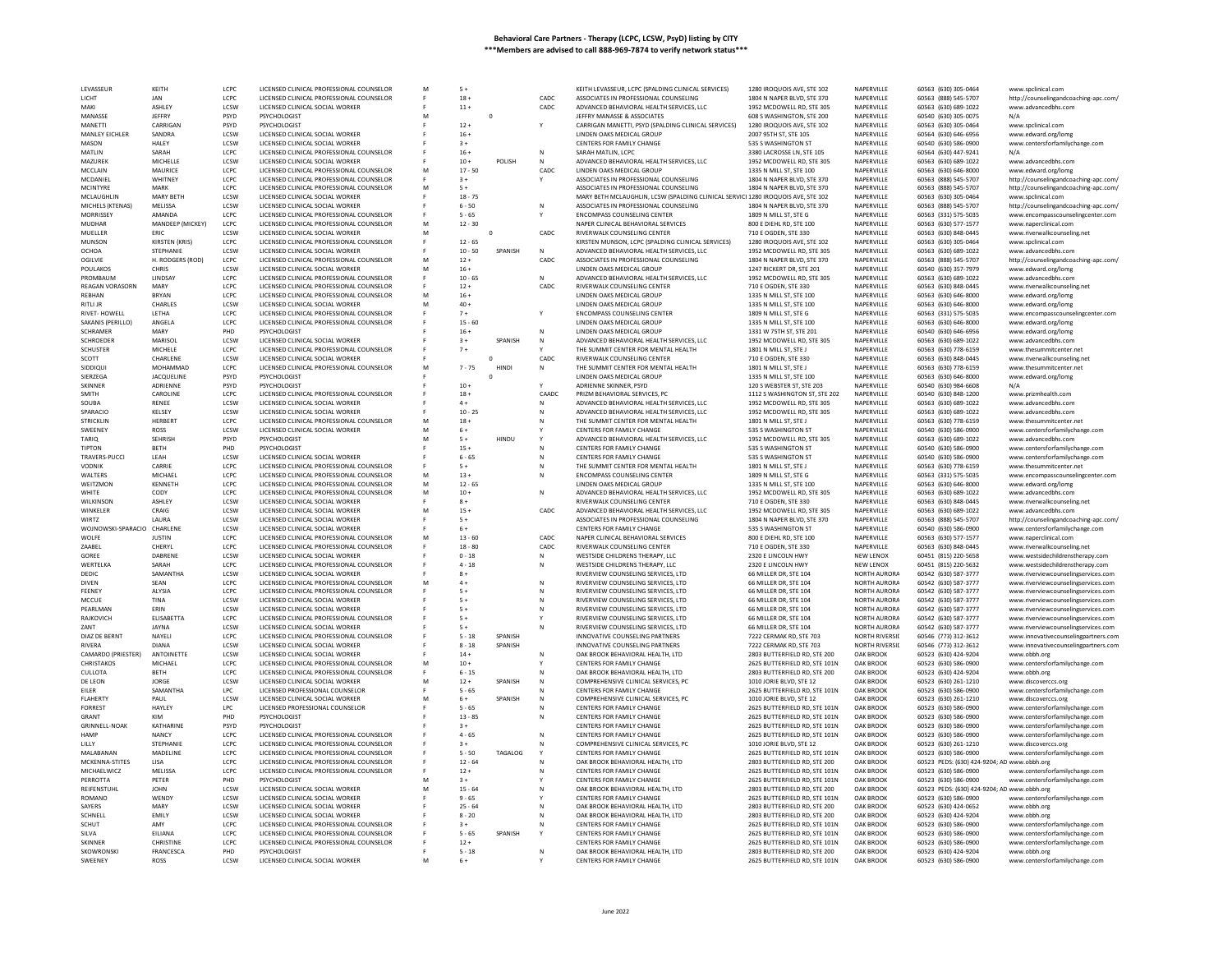| VANHEEST                             | MARY                              | LCPC                | LICENSED CLINICAL PROFESSIONAL COUNSELOR                                             |   | $18+$             |                |        | OAK BROOK BEHAVIORAL HEALTH, LTD                                               | 2803 BUTTERFIELD RD, STE 200                                                                | <b>OAK BROOK</b>                   | 60523 (630) 424-0652                         | www.obbh.org                                                                   |
|--------------------------------------|-----------------------------------|---------------------|--------------------------------------------------------------------------------------|---|-------------------|----------------|--------|--------------------------------------------------------------------------------|---------------------------------------------------------------------------------------------|------------------------------------|----------------------------------------------|--------------------------------------------------------------------------------|
| <b>BALLIS</b>                        | JANE                              | LCPC                | LICENSED CLINICAL PROFESSIONAL COUNSELOF                                             |   | $12 +$            |                | CADC   | SUBURBAN BEHAVIORAL HEALTH SERVICES                                            | 1S443 SUMMIT AVE, STE 201                                                                   | OAK BROOK TER                      | 60181 (630) 613-9800                         | https://www.suburbanbhs.com/                                                   |
| <b>BHADURY</b>                       | <b>UDISHA</b>                     | LPC.                | LICENSED PROFESSIONAL COUNSELOR                                                      |   | $17+$             |                |        | JENNIFER E MANFRE & ASSOCIATES                                                 | 17W662 BUTTERFIELD RD. STE 301                                                              | <b>OAK BROOK TER</b>               | 60181 (630) 968-0792                         | www.manfre-associates.com                                                      |
| LODA                                 | STEPHANIE                         | LCSW                | LICENSED CLINICAL SOCIAL WORKER                                                      |   | $16 +$            |                |        | JENNIFER E MANFRE & ASSOCIATES                                                 | 17W662 BUTTERFIELD RD, STE 301                                                              | OAK BROOK TER                      | 60181 (630) 968-0792                         | www.manfre-associates.com                                                      |
| MORGAN<br>PETERSEN                   | ANDREW<br><b>ASHLEY</b>           | LPC<br>PSYD         | LICENSED PROFESSIONAL COUNSELOR<br>PSYCHOLOGIST                                      |   | $9+$<br>$15 +$    |                | CRADC  | JENNIFER E MANFRE & ASSOCIATES<br>JENNIFER E MANFRE & ASSOCIATES               | 17W662 BUTTERFIELD RD. STE 301<br>17W662 BUTTERFIELD RD, STE 301                            | OAK BROOK TER<br>OAK BROOK TER     | 60181 (630) 968-0792<br>60181 (630) 968-0792 | www.manfre-associates.com<br>www.manfre-associates.com                         |
| PIRTLE                               | <b>JALEESA</b>                    | LCPC                | LICENSED CLINICAL PROFESSIONAL COUNSELOR                                             |   | $9+$              |                | N      | JENNIFER E MANFRE & ASSOCIATES                                                 | 17W662 BUTTERFIELD RD. STE 301                                                              | OAK BROOK TER                      | 60181 (630) 968-0792                         | www.manfre-associates.com                                                      |
| <b>STAFIEL</b>                       | JENNIFER                          | <b>PSYD</b>         | PSYCHOLOGIST                                                                         |   |                   | $\mathbf 0$    |        | JENNIFER E MANFRE & ASSOCIATES                                                 | 17W662 BUTTERFIELD RD, STE 301                                                              | OAK BROOK TER                      | 60181 (630) 968-0792                         | www.manfre-associates.com                                                      |
| TUMINELLO                            | SIMONA                            | LCPC                | LICENSED CLINICAL PROFESSIONAL COUNSELOR                                             |   | $14 +$            |                | N      | SUBURBAN BEHAVIORAL HEALTH SERVICES                                            | 1S443 SUMMIT AVE, STE 201                                                                   | OAK BROOK TER                      | 60181 (630) 613-9800                         | https://www.suburbanbhs.com/                                                   |
| <b>BROWN</b>                         | LATASHA                           | LCPC                | LICENSED CLINICAL PROFESSIONAL COUNSELOR                                             |   | $5 - 65$          |                | CADC   | CENTERS FOR FAMILY CHANGE                                                      | 10735 S CICERO AVE, STE 203                                                                 | <b>OAK LAWN</b>                    | 60453 (630) 586-0900                         | www.centersforfamilychange.com                                                 |
| CHRISTAKOS                           | MICHAEL                           | LCPC                | LICENSED CLINICAL PROFESSIONAL COUNSELOR                                             |   | $10 +$            |                |        | CENTERS FOR FAMILY CHANGE                                                      | 10735 S CICERO AVE, STE 203                                                                 | <b>OAK LAWN</b>                    | 60453 (630) 586-0900                         | www.centersforfamilychange.com                                                 |
| CRUMLEY                              | ANDREA                            | LCPC                | LICENSED CLINICAL PROFESSIONAL COUNSELOR                                             |   | $4 - 18$          |                |        | WESTSIDE CHILDRENS THERAPY, LLC                                                | 10201 S CICERO AVE                                                                          | <b>OAK LAWN</b>                    | 60453 (815) 220-5632                         | www.westsidechildrenstherapy.com                                               |
| MALABANAN                            | <b>MADELINE</b>                   | LCPC                | LICENSED CLINICAL PROFESSIONAL COUNSELOR                                             |   | $5 - 50$          | TAGALOG        |        | CENTERS FOR FAMILY CHANGE                                                      | 10735 S CICERO AVE, STE 203                                                                 | OAK LAWN                           | 60453 (630) 586-0900                         | www.centersforfamilychange.com                                                 |
| SINGLETON<br>ALLEN                   | MARTHA<br>JENNIFER                | LCPC<br>LCSW        | LICENSED CLINICAL PROFESSIONAL COUNSELOR<br>LICENSED CLINICAL SOCIAL WORKER          |   | $17+$<br>$4 +$    |                |        | CENTERS FOR FAMILY CHANGE<br>INNOVATIVE COUNSELING PARTNERS                    | 10735 S CICERO AVE, STE 203<br>715 LAKE ST, STES 720 & 800                                  | <b>OAK LAWN</b><br><b>OAK PARK</b> | 60453 (630) 586-0900<br>60301 (773) 312-3612 | www.centersforfamilychange.com                                                 |
| <b>BANNER HUBBARD</b>                | JASMINE                           | LCPC                | LICENSED CLINICAL PROFESSIONAL COUNSELOR                                             |   | $12 +$            |                |        | INNOVATIVE COUNSELING PARTNERS                                                 | 715 LAKE ST, STES 720 & 800                                                                 | <b>OAK PARK</b>                    | 60301 (773) 312-3612                         | www.innovativecounselingpartners.com<br>www.innovativecounselingpartners.com   |
| <b>BRUNER</b>                        | VICTORIA                          | LCSW                | LICENSED CLINICAL SOCIAL WORKER                                                      |   | $12 - 18$         |                |        | INNOVATIVE COUNSELING PARTNERS                                                 | 715 LAKE ST, STES 720 & 800                                                                 | <b>OAK PARK</b>                    | 60301 (773) 312-3612                         | www.innovativecounselingpartners.com                                           |
| DAVIES                               | ROBERT                            | LCSW                | LICENSED CLINICAL SOCIAL WORKER                                                      |   |                   | $\Omega$       |        | INNOVATIVE COUNSELING PARTNERS                                                 | 715 LAKE ST, STES 720 & 800                                                                 | <b>OAK PARK</b>                    | 60301 (773) 312-3612                         | www.innovativecounselingpartners.com                                           |
| <b>FENNER-LUX</b>                    | LARIZA                            | LCPC                | LICENSED CLINICAL PROFESSIONAL COUNSELOR                                             |   | $5 - 60$          |                | N      | COMPREHENSIVE CLINICAL SERVICES, PC                                            | 1101 LAKE ST, STE 302                                                                       | <b>OAK PARK</b>                    | 60301 (630) 261-1210                         | www.discoverccs.org                                                            |
| <b>FLORES</b>                        | <b>BREND</b>                      | LCSW                | LICENSED CLINICAL SOCIAL WORKER                                                      |   | $12 +$            | SPANISH        |        | INNOVATIVE COUNSELING PARTNERS                                                 | 715 LAKE ST, STES 720 & 800                                                                 | <b>OAK PARK</b>                    | 60301 (773) 312-3612                         | www.innovativecounselingpartners.com                                           |
| FREEMAN (AGRUSS)                     | SUSAN                             | <b>ICSW</b>         | LICENSED CLINICAL SOCIAL WORKER                                                      |   | $10 +$            |                | CADC   | AGRUSS CENTER FOR HEALTH AND WELLNESS. LLC                                     | 137 N OAK PARK AVE, STE 404                                                                 | <b>OAK PARK</b>                    | 60301 (630) 686-2019                         |                                                                                |
| FROEMEL                              | JENNIFER                          | LCPC                | LICENSED CLINICAL PROFESSIONAL COUNSELOR                                             |   | $3+$              | SPANISH        |        | INNOVATIVE COUNSELING PARTNERS                                                 | 715 LAKE ST, STES 720 & 800                                                                 | <b>OAK PARK</b>                    | 60301 (773) 312-3612                         | www.innovativecounselingpartners.com                                           |
| <b>IONES</b>                         | MFGAN                             | <b>ICSW</b><br>LCSW | LICENSED CLINICAL SOCIAL WORKER<br>LICENSED CLINICAL SOCIAL WORKER                   |   | $12 +$            |                |        | INNOVATIVE COUNSELING PARTNERS                                                 | 715 LAKE ST. STES 720 & 800                                                                 | <b>OAK PARK</b><br><b>OAK PARK</b> | 60301 (773) 312-3612                         | www.innovativecounselingpartners.com                                           |
| KEPPELER<br>LOVE-RICHARDSON          | DENNIS<br>JULIE                   | LCPC                | LICENSED CLINICAL PROFESSIONAL COUNSELOR                                             |   | $10 +$            |                | N      | COMPREHENSIVE CLINICAL SERVICES, PC<br>INNOVATIVE COUNSELING PARTNERS          | 1101 LAKE ST, STE 302<br>715 LAKE ST, STES 720 & 800                                        | <b>OAK PARK</b>                    | 60301 (630) 261-1210<br>60301 (773) 312-3612 | www.discoverccs.org<br>www.innovativecounselingpartners.com                    |
| NEGRETE                              | ERICA                             | LCSW                | LICENSED CLINICAL SOCIAL WORKER                                                      |   | $12 +$            | SPANISH        |        | INNOVATIVE COUNSELING PARTNERS                                                 | 715 LAKE ST, STES 720 & 800                                                                 | <b>OAK PARK</b>                    | 60301 (773) 312-3612                         | www.innovativecounselingpartners.com                                           |
| POSSEHL                              | ALISON                            | LCSW                | LICENSED CLINICAL SOCIAL WORKER                                                      |   | $3+$              |                |        | INNOVATIVE COUNSELING PARTNERS                                                 | 715 LAKE ST, STES 720 & 800                                                                 | <b>OAK PARK</b>                    | 60301 (773) 312-3612                         | www.innovativecounselingpartners.com                                           |
| <b>ROMERO</b>                        | JULIA (RITA)                      | LCPC.               | LICENSED CLINICAL PROFESSIONAL COUNSELOR                                             |   | $12 +$            |                | CADC   | INNOVATIVE COUNSELING PARTNERS                                                 | 715 LAKE ST. STES 720 & 800                                                                 | <b>OAK PARK</b>                    | 60301 (773) 312-3612                         | www.innovativecounselingpartners.com                                           |
| ROMERO                               | RALPH                             | LCSW                | LICENSED CLINICAL SOCIAL WORKER                                                      |   | $7 +$             | SPANISH        |        | COMPREHENSIVE CLINICAL SERVICES, PC                                            | 1101 LAKE ST, STE 302                                                                       | <b>OAK PARK</b>                    | 60301 (630) 261-1210                         | www.discoverccs.org                                                            |
| ROSALES                              | <b>ELOISA</b>                     | LCSW                | LICENSED CLINICAL SOCIAL WORKER                                                      |   | $5+$              | SPANISH        | N      | COMPREHENSIVE CLINICAL SERVICES, PC                                            | 1101 LAKE ST. STE 302                                                                       | <b>OAK PARK</b>                    | 60301 (630) 261-1210                         | www.discoverccs.org                                                            |
| <b>TOMASO</b>                        | AMY                               | LCSW                | LICENSED CLINICAL SOCIAL WORKER                                                      |   | $12 +$            |                |        | INNOVATIVE COUNSELING PARTNERS                                                 | 715 LAKE ST, STES 720 & 800                                                                 | <b>OAK PARK</b>                    | 60301 (773) 312-3612                         | www.innovativecounselingpartners.com                                           |
| <b>BURL</b>                          | STEPHANIE                         | LPC                 | LICENSED PROFESSIONAL COUNSELOR                                                      |   | $13+$             |                | N      | GRACEFUL THERAPY, PLLC                                                         | 113 MAIN ST, STE 203                                                                        | OSWEGO                             | 60543 (630) 733-9108                         | https://www.gracefultherapy.com/                                               |
| CARLSON                              | SHANNON                           | LPC.                | LICENSED PROFESSIONAL COUNSELOR                                                      |   | $13 +$            |                | N      | GRACEFUL THERAPY, PLLC                                                         | 113 MAIN ST, STE 203                                                                        | OSWEGO                             | 60543 (630) 733-9108                         | https://www.gracefultherapy.com/                                               |
| CARSTENSEN<br>DEPALMA                | MARGARET (PEGGY)<br>CARLA         | LCPC<br>LPC         | LICENSED CLINICAL PROFESSIONAL COUNSELOR<br>LICENSED PROFESSIONAL COUNSELOR          |   | $8+$<br>$10 +$    |                | N<br>N | <b>GRACEFUL THERAPY, PLLC</b><br>GRACEFUL THERAPY, PLLC                        | 113 MAIN ST, STE 203<br>113 MAIN ST, STE 203                                                | OSWEGO<br>OSWEGO                   | 60543 (630) 733-9108<br>60543 (630) 733-9108 | https://www.gracefultherapy.com/                                               |
| DIAMOND                              | JENNIFER                          | LCSW                | LICENSED CLINICAL SOCIAL WORKER                                                      |   | $12 +$            |                |        | FOX BEND COUNSELING                                                            | 123 W WASHINGTON, STE 321                                                                   | OSWEGO                             | 60543 (630) 383-2077                         | https://www.gracefultherapy.com/<br>www.foxbendcounseling.com                  |
| DIA7                                 | VIVIANA                           | LPC.                | LICENSED PROFESSIONAL COUNSELOR                                                      |   | $5+$              |                | N      | <b>GRACEFUL THERAPY, PLLC</b>                                                  | 113 MAIN ST, STE 203                                                                        | OSWEGO                             | 60543 (630) 733-9108                         | https://www.gracefultherapy.com/                                               |
| <b>FIGUS</b>                         | MONICA                            | LCPC                | LICENSED CLINICAL PROFESSIONAL COUNSELOR                                             |   | $12 +$            |                |        | GRACEFUL THERAPY, PLLC                                                         | 113 MAIN ST, STE 203                                                                        | OSWEGO                             | 60543 (630) 733-9108                         | https://www.gracefultherapy.com/                                               |
| <b>FISH</b>                          | <b>KATHRYN</b>                    | LMFT                | LICENSED MARRIAGE AND FAMILY THERAPIST                                               |   | $18 +$            |                |        | <b>GRACEFUL THERAPY, PLLC</b>                                                  | 113 MAIN ST, STE 203                                                                        | OSWEGO                             | 60543 (630) 733-9108                         | https://www.gracefultherapy.com/                                               |
| GERARDOT                             | <b>MEREDITH</b>                   | LCSW                | LICENSED CLINICAL SOCIAL WORKER                                                      |   | $5+$              |                | CADC   | GRACEFUL THERAPY, PLLC                                                         | 113 MAIN ST, STE 203                                                                        | OSWEGO                             | 60543 (630) 733-9108                         | https://www.gracefultherapy.com/                                               |
| <b>GILLETTE</b>                      | AMY                               | LCPC                | LICENSED CLINICAL PROFESSIONAL COUNSELOR                                             |   | $12 +$            |                |        | FOX BEND COUNSELING                                                            | 123 W WASHINGTON, STE 321                                                                   | OSWEGO                             | 60543 (630) 383-2077                         | www.foxbendcounseling.com                                                      |
| <b>JARAMILLO</b>                     | <b>BEATRIZ</b>                    | LCSW                | LICENSED CLINICAL SOCIAL WORKER                                                      |   | $18 +$            | SPANISH        |        | GRACEFUL THERAPY, PLLC                                                         | 113 MAIN ST, STE 203                                                                        | OSWEGO                             | 60543 (630) 733-9108                         | https://www.gracefultherapy.com/                                               |
| <b>JOACHIM</b>                       | ANDRE                             | LCPC                | LICENSED CLINICAL PROFESSIONAL COUNSELOR                                             |   | $16 +$            |                |        | GRACEFUL THERAPY, PLLC                                                         | 113 MAIN ST, STE 203                                                                        | OSWEGO                             | 60543 (630) 733-9108                         | https://www.gracefultherapy.com/                                               |
| KOKALI<br>KOLLEREE                   | <b>ANTHONY</b><br>KATEY           | LCPC<br>LCSW        | LICENSED CLINICAL PROFESSIONAL COUNSELOR<br>LICENSED CLINICAL SOCIAL WORKER          |   | $12 +$<br>$6+$    |                |        | FOX BEND COUNSELING<br>FOX BEND COUNSELING                                     | 123 W WASHINGTON, STE 321<br>123 W WASHINGTON, STE 321                                      | OSWEGO<br>OSWEGO                   | 60543 (630) 383-2077<br>60543 (630) 383-2077 | www.foxbendcounseling.com                                                      |
| KOMPARE                              | LUCAS                             | TPC.                | LICENSED PROFESSIONAL COUNSELOR                                                      |   | $18 +$            |                |        | GRACEFUL THERAPY, PLLC                                                         | 113 MAIN ST. STE 203                                                                        | OSWEGO                             | 60543 (630) 733-9108                         | www.foxbendcounseling.com<br>https://www.gracefultherapy.com/                  |
| LAMORTE                              | <b>AMANDA</b>                     | LCSW                | LICENSED CLINICAL SOCIAL WORKER                                                      |   | $5 - 25$          | SPANISH        |        | GRACEFUL THERAPY, PLLC                                                         | 113 MAIN ST, STE 203                                                                        | OSWEGO                             | 60543 (630) 733-9108                         | https://www.gracefultherapy.com/                                               |
| LEDDY                                | LAURA                             | LPC                 | LICENSED PROFESSIONAL COUNSELOR                                                      |   | $11 +$            | SPANISH        |        | GRACEFUL THERAPY, PLLC                                                         | 113 MAIN ST, STE 203                                                                        | OSWEGO                             | 60543 (630) 733-9108                         | https://www.gracefultherapy.com/                                               |
| LONG                                 | <b>KRISTINA</b>                   | LPC                 | LICENSED PROFESSIONAL COUNSELOR                                                      |   | $9+$              |                |        | GRACEFUL THERAPY, PLLC                                                         | 113 MAIN ST, STE 203                                                                        | OSWEGO                             | 60543 (630) 733-9108                         | https://www.gracefultherapy.com/                                               |
| MCPHAIL (YOUNG)                      | CLORISSA (CLOIE)                  | LCPC                | LICENSED CLINICAL PROFESSIONAL COUNSELOR                                             |   | $12 +$            |                |        | FOX BEND COUNSELING                                                            | 123 W WASHINGTON, STE 321                                                                   | OSWEGO                             | 60543 (630) 383-2077                         | www.foxbendcounseling.com                                                      |
| MILLER                               | ASHLEY                            | <b>IMFT</b>         | LICENSED MARRIAGE AND FAMILY THERAPIST                                               |   | $13 +$            |                |        | GRACEFUL THERAPY, PLLC                                                         | 113 MAIN ST, STE 203                                                                        | OSWEGO                             | 60543 (630) 733-9108                         | https://www.gracefultherapy.com/                                               |
| RAMOS                                | ELENA                             | LPC                 | LICENSED PROFESSIONAL COUNSELOP                                                      |   | $8+$              | SPANISH        |        | <b>GRACEFUL THERAPY, PLLC</b>                                                  | 113 MAIN ST, STE 203                                                                        | OSWEGO                             | 60543 (630) 733-9108                         | https://www.gracefultherapy.com/                                               |
| SHER                                 | <b>LINDSAY</b>                    | LPC                 | LICENSED PROFESSIONAL COUNSELOR                                                      |   | $6+$              |                |        | FOX BEND COUNSELING                                                            | 123 W WASHINGTON, STE 321                                                                   | OSWEGO                             | 60543 (630) 383-2077                         | www.foxbendcounseling.con                                                      |
| <b>SLATTERY</b><br>THEMANSON         | <b>HANNAH</b><br>ANNA             | LPC<br>LCPC         | LICENSED PROFESSIONAL COUNSELOR<br>LICENSED CLINICAL PROFESSIONAL COUNSELOR          |   | $8 +$<br>$13 +$   |                | CADC   | <b>GRACEFUL THERAPY, PLLC</b><br>GRACEFUL THERAPY, PLLC                        | 113 MAIN ST, STE 203<br>113 MAIN ST, STE 203                                                | OSWEGO<br>OSWEGO                   | 60543 (630) 733-9108<br>60543 (630) 733-9108 | https://www.gracefultherapy.com/                                               |
| AUBRY                                | <b>STACY</b>                      | LCSW                | LICENSED CLINICAL SOCIAL WORKER                                                      |   | $4 +$             |                |        | CROSSROADS COUNSELING SERVICES, PLLC                                           | 601 W NORRIS DR, STE B                                                                      | <b>OTTAWA</b>                      | 61350 (815) 433-5101                         | https://www.gracefultherapy.com/<br>www.crossroads-helps.com                   |
| <b>BURROWS</b>                       | EMILY                             | LCPC                | LICENSED CLINICAL PROFESSIONAL COUNSELOR                                             |   | $4 +$             |                | N      | CROSSROADS COUNSELING SERVICES, PLLC                                           | 601 W NORRIS DR. STE B                                                                      | <b>OTTAWA</b>                      | 61350 (815) 433-5101                         | www.crossroads-helps.com                                                       |
| LAASCH                               | CRAIG                             | PSYD                | PSYCHOLOGIST                                                                         |   | $14 +$            |                |        | CROSSROADS COUNSELING SERVICES, PLLC                                           | 601 W NORRIS DR, STE B                                                                      | <b>OTTAWA</b>                      | 61350 (815) 433-5101                         | www.crossroads-helps.com                                                       |
| HUYSER                               | <b>KFVIN</b>                      | LCPC                | LICENSED CLINICAL PROFESSIONAL COUNSELOR                                             |   | $8+$              |                |        | ASSOCIATES IN PROFESSIONAL COUNSELING                                          | 7804 COLLEGE DR. STE 2 NE                                                                   | PALOS HEIGHTS                      | 60463 (888) 545-5707                         | http://counselingandcoaching-apc.com/                                          |
| KOLTIS                               | SHARON                            | LCPC                | LICENSED CLINICAL PROFESSIONAL COUNSELOR                                             |   | $3+$              |                |        | ASSOCIATES IN PROFESSIONAL COUNSELING                                          | 7804 COLLEGE DR, STE 2 NE                                                                   | PALOS HEIGHTS                      | 60463 (888) 545-5707                         | http://counselingandcoaching-apc.com,                                          |
| MCINTYRE                             | MARK                              | LCPC                | LICENSED CLINICAL PROFESSIONAL COUNSELOF                                             |   | $5 +$             |                |        | ASSOCIATES IN PROFESSIONAL COUNSELING                                          | 7804 COLLEGE DR, STE 2 NE                                                                   | PALOS HEIGHTS                      | 60463 (888) 545-5707                         | http://counselingandcoaching-apc.com/                                          |
| MIKOLITE.                            | <b>KRISTIN</b>                    | LCPC                | LICENSED CLINICAL PROFESSIONAL COUNSELOR                                             |   | $12 +$            |                | CADC.  | ASSOCIATES IN PROFESSIONAL COUNSELING                                          | 7804 COLLEGE DR. STE 2 NE                                                                   | PALOS HEIGHTS                      | 60463 (888) 545-5707                         | http://counselingandcoaching-apc.com/                                          |
| WESTERCAME                           | <b>TROY</b>                       | LCPC                | LICENSED CLINICAL PROFESSIONAL COUNSELOR                                             | M | $18 +$            |                |        | ASSOCIATES IN PROFESSIONAL COUNSELING                                          | 7804 COLLEGE DR, STE 2 NE                                                                   | PALOS HEIGHTS                      | 60463 (888) 545-5707                         | http://counselingandcoaching-apc.com/                                          |
| FREEMAN (AGRUSS)                     | SUSAN                             | <b>ICSW</b>         | LICENSED CLINICAL SOCIAL WORKER                                                      |   | $10+$             |                | CADC   | AGRUSS CENTER FOR HEALTH AND WELLNESS. LLC                                     | 1400 RENAISSANCE DR. STE 305                                                                | <b>PARK RIDGE</b>                  | 60068 (630) 686-2019                         | N/A                                                                            |
| <b>BANKS</b><br>BEAUGARD             | <b>LAKEISHA</b><br><b>HEATHER</b> | LSW<br>LCSW         | LICENSED SOCIAL WORKER<br>LICENSED CLINICAL SOCIAL WORKER                            |   | $5+$<br>$7+$      |                | N      | CROSSROADS COUNSELING SERVICES, PLLC<br>HERITAGE COUNSELING CENTER             | 13550 RTE 30, STE 302<br>24020 W RIVERWALK COURT, STE 100 PLAINFIELD                        | PLAINFIELD                         | 60544 (815) 941-3882<br>60544 (815) 577-8970 | www.crossroads-helps.com<br>www.heritagecounseling.com                         |
| <b>BLUFORD</b>                       | DONELI                            | LCSW                | LICENSED CLINICAL SOCIAL WORKER                                                      |   | $18 - 45$         |                |        | LINDEN OAKS MEDICAL GROUP                                                      | 24600 W 127TH ST, BLDG B, STE 340 PLAINFIELD                                                |                                    | 60585 (815) 731-9100                         | www.edward.org/lomg                                                            |
| <b>BRAM</b>                          | <b>JEFFREY</b>                    | LCSW                | LICENSED CLINICAL SOCIAL WORKER                                                      |   | $16 +$            |                |        | LINDEN OAKS MEDICAL GROUP                                                      | 16519 S RTE 59                                                                              | PLAINFIELD                         | 60586 (630) 646-5026                         | www.edward.org/lomg                                                            |
| CONTRERAS                            | <b>ROBIN</b>                      | <b>ICSW</b>         | LICENSED CLINICAL SOCIAL WORKER                                                      |   | $5+$              |                |        | LINDEN OAKS MEDICAL GROUP                                                      | 24600 W 127TH ST, BLDG B, STE 340 PLAINFIELD                                                |                                    | 60585 (815) 731-9100                         | www.edward.org/lomg                                                            |
| DEHOFF                               | LAUREN                            | LCPC                | LICENSED CLINICAL PROFESSIONAL COUNSELOR                                             |   | $0+$              |                | N      | HERITAGE COUNSELING CENTER                                                     | 24020 W RIVERWALK COURT, STE 100 PLAINFIELD                                                 |                                    | 60544 (815) 577-8970                         | www.heritagecounseling.com                                                     |
| DRAKE                                | <b>IUIIA</b>                      | <b>ICSW</b>         | LICENSED CLINICAL SOCIAL WORKER                                                      |   | $5 - 60$          |                | N      | FAMILY REHAVIORAL HEALTH                                                       | 24821 W 135th ST                                                                            | PLAINFIFLD                         | 60544 (815) 254-7400                         | www.fbhchicago.com                                                             |
| EVERHART                             | PENNY                             | LSW                 | LICENSED SOCIAL WORKER                                                               |   | $13 +$            |                |        | CROSSROADS COUNSELING SERVICES, PLLC                                           | 13550 RTE 30, STE 302                                                                       | PLAINFIELD                         | 60544 (815) 941-3882                         | www.crossroads-helps.com                                                       |
| <b>GERVACIO</b>                      | ANGELA                            | LCPC                | LICENSED CLINICAL PROFESSIONAL COUNSELOR                                             |   | $10 +$            | <b>ITALIAN</b> |        | ASSOCIATES IN PROFESSIONAL COUNSELING                                          | 24402 W LOCKPORT ST. STE 218                                                                | PLAINFIELD                         | 60544 (888) 545-5707                         | http://counselingandcoaching-apc.com/                                          |
| GOLDENBERG                           | ZENA                              | LCSW                | LICENSED CLINICAL SOCIAL WORKER                                                      |   | $14 +$            |                |        | LINDEN OAKS MEDICAL GROUP                                                      | 24600 W 127TH ST, STE B-100                                                                 | PLAINFIELD                         | 60585 (815) 731-9000                         | www.edward.org/lomg                                                            |
| <b>HEDLUND NELSON</b><br>HENDRICKSON | <b>MELISSA</b><br>SCOTT           | PHD<br>LCPC         | PSYCHOLOGIST<br>LICENSED CLINICAL PROFESSIONAL COUNSELOR                             |   | $12 - 60$<br>$8+$ |                | N      | LINDEN OAKS MEDICAL GROUP<br>HERITAGE COUNSELING CENTER                        | 24600 W 127TH ST, BLDG B, STE 340 PLAINFIELD<br>24020 W RIVERWALK COURT, STE 100 PLAINFIELD |                                    | 60585 (815) 731-9100<br>60544 (815) 577-8970 | www.edward.org/lomg<br>www.heritagecounseling.com                              |
| HUYSER                               | <b>KEVIN</b>                      | LCPC                | LICENSED CLINICAL PROFESSIONAL COUNSELOR                                             |   | $8+$              |                |        | ASSOCIATES IN PROFESSIONAL COUNSELING                                          | 24402 W LOCKPORT ST, STE 218                                                                | PLAINFIELD                         | 60544 (888) 545-5707                         | http://counselingandcoaching-apc.com/                                          |
| <b>IBARRA</b>                        | ANNE                              | LCSW                | LICENSED CLINICAL SOCIAL WORKER                                                      |   | $12 +$            |                |        | CROSSROADS COUNSELING SERVICES, PLLC                                           | 13550 RTE 30, STE 302                                                                       | PLAINFIELD                         | 60544 (815) 941-3882                         | www.crossroads-helps.com                                                       |
| KERSKER                              | REBECCA                           | LPC                 | LICENSED PROFESSIONAL COUNSELOR                                                      |   | $12 +$            |                |        | CROSSROADS COUNSELING SERVICES, PLLC                                           | 13550 RTE 30, STE 302                                                                       | PLAINFIELD                         | 60544 (815) 941-3882                         | www.crossroads-helps.com                                                       |
| KNOX                                 | <b>JOAN</b>                       | LCPC                | LICENSED CLINICAL PROFESSIONAL COUNSELOR                                             |   | $10 +$            |                |        | CROSSROADS COUNSELING SERVICES, PLLC                                           | 13550 RTE 30, STE 302                                                                       | PLAINFIELD                         | 60544 (815) 941-3882                         | www.crossroads-helps.com                                                       |
| KOLTIS                               | SHARON                            | LCPC                | LICENSED CLINICAL PROFESSIONAL COUNSELOR                                             |   | $3+$              |                |        | ASSOCIATES IN PROFESSIONAL COUNSELING                                          | 24402 W LOCKPORT ST, STE 218                                                                | PLAINFIELD                         | 60544 (888) 545-5707                         | http://counselingandcoaching-apc.com/                                          |
| LAUER                                | MATTHEW                           | PSYD                | PSYCHOLOGIST                                                                         |   | $18 - 70$         |                |        | MATTHEW LAUER, PSYD (PLAINFIELD COUNSELING CENTER)                             | 24012 W RENWICK RD, STE 204A                                                                | PLAINFIELD                         | 60544 (815) 676-4688 x 10                    | https://plainfieldcounselingcenter.com/                                        |
| LEHMAN                               | ERIN                              | LCSW                | LICENSED CLINICAL SOCIAL WORKER                                                      |   | $3 - 50$          |                | N      | WESTSIDE CHILDRENS THERAPY, LLC                                                | 11914 S RTE 59                                                                              | PLAINFIELD                         | 60585 (630) 381-0496                         | www.westsidechildrenstherapy.com                                               |
| LIACONE<br><b>ICHT</b>               | MICHAEL                           | LCPC<br>LCPC        | LICENSED CLINICAL PROFESSIONAL COUNSELOR                                             |   | $16 +$            |                |        | CROSSROADS COUNSELING SERVICES, PLLC                                           | 13550 RTE 30, STE 302                                                                       | PLAINFIELD                         | 60544 (815) 941-3882                         | www.crossroads-helps.com                                                       |
| MCDANIEL                             | <b>JAN</b><br>WHITNEY             | LCPC                | LICENSED CLINICAL PROFESSIONAL COUNSELOR<br>LICENSED CLINICAL PROFESSIONAL COUNSELOR |   | $18 +$<br>$3+$    |                | CADC   | ASSOCIATES IN PROFESSIONAL COUNSELING<br>ASSOCIATES IN PROFESSIONAL COUNSELING | 24402 W LOCKPORT ST. STE 218<br>24402 W LOCKPORT ST, STE 218                                | PLAINFIELD<br>PLAINFIELD           | 60544 (888) 545-5707<br>60544 (888) 545-5707 | http://counselingandcoaching-apc.com/                                          |
| <b>MCINTYRE</b>                      | MARK                              | LCPC                | LICENSED CLINICAL PROFESSIONAL COUNSELOR                                             |   | $5+$              |                |        | ASSOCIATES IN PROFESSIONAL COUNSELING                                          | 24402 W LOCKPORT ST, STE 218                                                                | PLAINFIELD                         | 60544 (888) 545-5707                         | http://counselingandcoaching-apc.com/<br>http://counselingandcoaching-apc.com/ |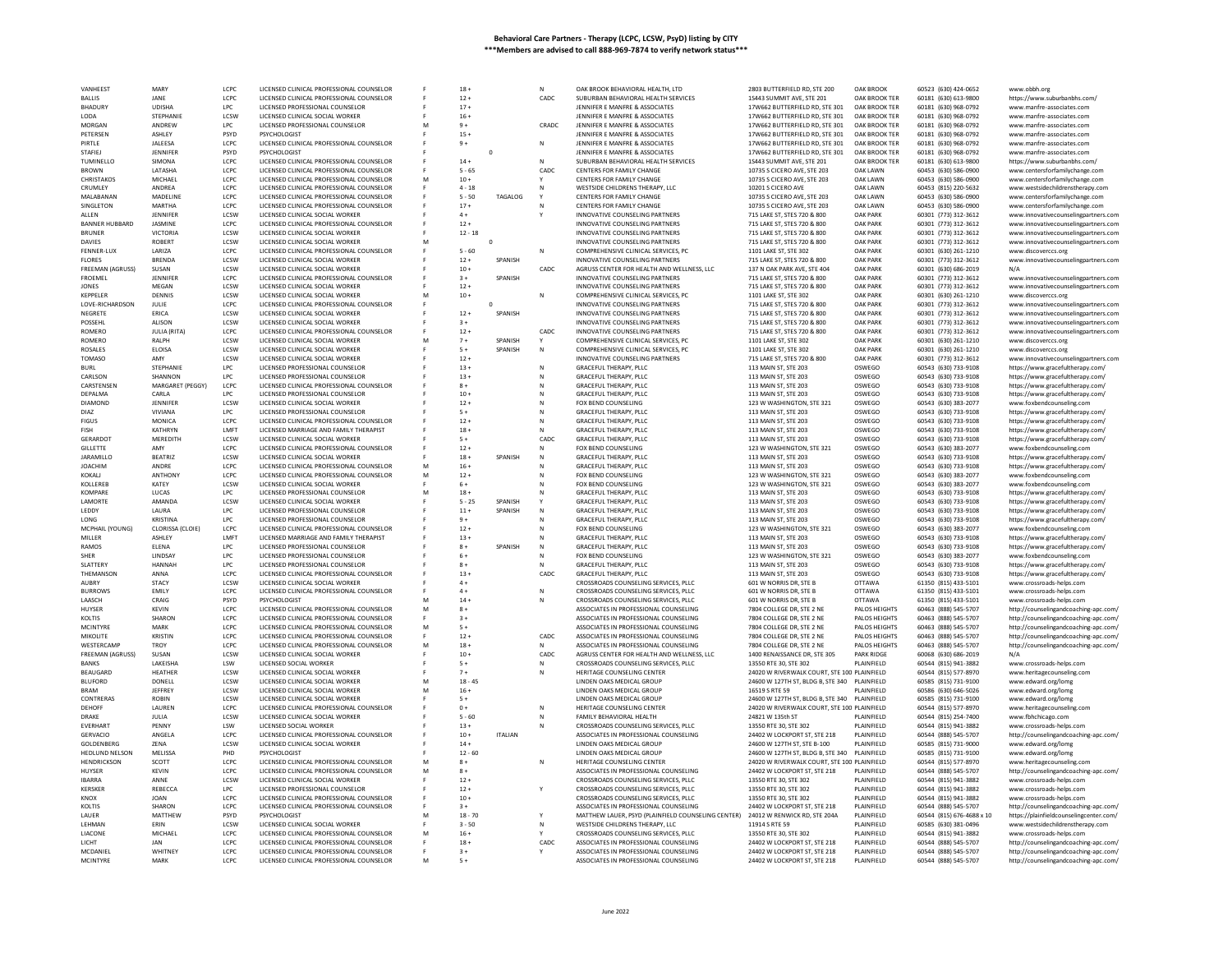| MEIL                               | HELEN             | LCPC            | LICENSED CLINICAL PROFESSIONAL COUNSELOF                                    |   | $13 - 70$ |              |              | LINDEN OAKS MEDICAL GROUP                              | 24600 W 127TH ST, BLDG B, STE 340             | PLAINFIELD           | 60585 (815) 731-9100                         | www.edward.org/lomg                                             |
|------------------------------------|-------------------|-----------------|-----------------------------------------------------------------------------|---|-----------|--------------|--------------|--------------------------------------------------------|-----------------------------------------------|----------------------|----------------------------------------------|-----------------------------------------------------------------|
| MENASCE                            | RUSLANA           | LCPC            | LICENSED CLINICAL PROFESSIONAL COUNSELOR                                    |   | $0 - 18$  | UKRAINIAN    | N            | WESTSIDE CHILDRENS THERAPY, LLC                        | 11914 S RTE 59                                | PLAINFIFLD           | 60585 (630) 381-0496                         | www.westsidechildrenstherapy.com                                |
| MICHELS (KTENAS)                   | MELISSA           | <b>ICSW</b>     | LICENSED CLINICAL SOCIAL WORKER                                             |   | $6 - 50$  |              |              | ASSOCIATES IN PROFESSIONAL COUNSELING                  | 24402 W LOCKPORT ST, STE 218                  | PLAINFIELD           | 60544 (888) 545-5707                         | http://counselingandcoaching-apc.com/                           |
|                                    | KRISTIN           | LCPC            |                                                                             |   | $12 +$    |              | CADC         |                                                        | 24402 W LOCKPORT ST, STE 218                  | PLAINFIFLD           |                                              |                                                                 |
| MIKOLITE                           |                   |                 | LICENSED CLINICAL PROFESSIONAL COUNSELOR                                    |   |           |              |              | ASSOCIATES IN PROFESSIONAL COUNSELING                  |                                               |                      | 60544 (888) 545-5707                         | http://counselingandcoaching-apc.com/                           |
| NAVEY                              | LARRY             | LCPC            | LICENSED CLINICAL PROFESSIONAL COUNSELOR                                    | M |           | $\circ$      |              | JEAN MILLER COUNSELING CENTER, LLC                     | 13242 S RT 59, UNIT 205                       | PLAINFIELD           | 60585 (630) 759-6615                         | https://www.jeanmillercounselingctr.com/                        |
| OLSON                              | ALTHEA            | LCSW            | LICENSED CLINICAL SOCIAL WORKER                                             |   | $12 +$    |              | N            | ASPYRE WELLNESS                                        | 24047 W LOCKPORT ST, STE 201F/201I PLAINFIELD |                      | 60544 (630) 527-8877                         | www.aspyrewellness.com                                          |
| RFITFR                             | RUTHANNE          | <b>LCSW</b>     | LICENSED CLINICAL SOCIAL WORKER                                             |   | $0+$      |              | CADC         | HERITAGE COUNSELING CENTER                             | 24020 W RIVERWALK COURT, STE 100 PLAINFIELD   |                      | 60544 (815) 577-8970                         | www.heritagecounseling.com                                      |
| RINKE                              | KAITLYN           | LCPC            | LICENSED CLINICAL PROFESSIONAL COUNSELOR                                    |   | $5+$      |              | N            | CROSSROADS COUNSELING SERVICES, PLLC                   | 13550 RTE 30, STE 302                         | <b>LAINFIELD</b>     | 60544 (815) 941-3882                         | www.crossroads-helps.com                                        |
| SIFRRA                             | <b>STEPHANIE</b>  | LPC             | LICENSED PROFESSIONAL COUNSELOR                                             |   | $13 +$    |              | $\mathbb{N}$ | CROSSROADS COUNSELING SERVICES, PLLC                   | 13550 RTE 30, STE 302                         | PLAINFIELD           | 60544 (815) 941-3882                         | www.crossroads-helps.com                                        |
|                                    |                   |                 |                                                                             |   |           |              |              |                                                        |                                               |                      |                                              |                                                                 |
| SOLIS                              | ANGELA            | LCPC            | LICENSED CLINICAL PROFESSIONAL COUNSELOR                                    |   | $13 +$    |              | CADC         | CROSSROADS COUNSELING SERVICES, PLLC                   | 13550 RTE 30, STE 302                         | PLAINFIELD           | 60544 (815) 941-3882                         | www.crossroads-helps.com                                        |
| TUNAC                              | <b>TAMMY</b>      | LCPC            | LICENSED CLINICAL PROFESSIONAL COUNSELOR                                    |   | $14 +$    |              | CADC         | LINDEN OAKS MEDICAL GROUP                              | 24600 W 127TH ST, BLDG B, STE 340             | PLAINFIELD           | 60585 (815) 731-9100                         | www.edward.org/lomg                                             |
| WASILEWSKI                         | MIKE              | LCSW            | LICENSED CLINICAL SOCIAL WORKER                                             | M | $12 +$    |              | N            | <b>ASPYRE WELLNESS</b>                                 | 24047 W LOCKPORT ST. STE 201F/201I PLAINFIELD |                      | 60544 (630) 527-8877                         | www.aspyrewellness.com                                          |
| WEEKS                              | <b>ROBIN</b>      | LCSW            | LICENSED CLINICAL SOCIAL WORKER                                             |   | $13 +$    |              |              | CROSSROADS COUNSELING SERVICES, PLLC                   | 13550 RTE 30, STE 302                         | PLAINFIELD           | 60544 (815) 941-3882                         | www.crossroads-helps.com                                        |
| WIRT7                              | <b>I AURA</b>     | <b>ICSW</b>     | LICENSED CLINICAL SOCIAL WORKER                                             |   | $5+$      |              |              | ASSOCIATES IN PROFESSIONAL COUNSELING                  | 24402 W LOCKPORT ST. STE 218                  | PLAINFIELD           | 60544 (888) 545-5707                         | http://counselingandcoaching-apc.com/                           |
|                                    |                   |                 |                                                                             |   |           |              |              |                                                        |                                               |                      |                                              |                                                                 |
| EGGLESON                           | COLIN             | LMFT            | LICENSED MARRIAGE AND FAMILY THERAPIST                                      |   | $4 - 17$  |              |              | CENTENNIAL COUNSELING CENTER                           | 207 E CHURCH ST, STE A                        | SANDWICH             | 60548 (815) 786-8606                         | www.centennialcounseling.com                                    |
| <b>FPPERSON</b>                    | <b>VICTOR</b>     | TPC.            | LICENSED PROFESSIONAL COUNSELOR                                             |   | $5+$      |              | N            | CENTENNIAL COUNSELING CENTER                           | 207 F CHURCH ST. STE A                        | SANDWICH             | 60548 (815) 786-8606                         | www.centennialcounseling.com                                    |
| GELTZ                              | JENNIFER          | LCSW            | LICENSED CLINICAL SOCIAL WORKER                                             |   | $18 - 64$ |              |              | CENTENNIAL COUNSELING CENTER                           | 207 E CHURCH ST, STE A                        | SANDWICH             | 60548 (815) 786-8606                         | www.centennialcounseling.com                                    |
| MARKELZ                            | TIFFANY           | LCSW            | LICENSED CLINICAL SOCIAL WORKER                                             |   | $10 +$    |              | CADC         | CENTENNIAL COUNSELING CENTER                           | 207 E CHURCH ST. STE A                        | SANDWICH             | 60548 (815) 786-8606                         | www.centennialcounseling.com                                    |
| <b>SWYGART</b>                     | SARAH             | <b>IMFT</b>     | LICENSED MARRIAGE AND FAMILY THERAPIST                                      |   | $7 - 65$  |              | N            |                                                        |                                               | SANDWICH             |                                              | www.centennialcounseling.com                                    |
|                                    |                   |                 |                                                                             |   |           |              |              | CENTENNIAL COUNSELING CENTER                           | 207 E CHURCH ST, STE A                        |                      | 60548 (815) 786-8606                         |                                                                 |
| MAHER                              | CHRISTINE         | LCPC            | LICENSED CLINICAL PROFESSIONAL COUNSELOR                                    |   | $4 - 17$  |              | N            | WESTSIDE CHILDRENS THERAPY, LLC                        | 51 W SCHAUMBURG RD                            | SCHAUMBURG           | 60194 (815) 220-5632                         | www.westsidechildrenstherapy.com                                |
| DEWEY                              | MELANIE           | LCPC            | LICENSED CLINICAL PROFESSIONAL COUNSELOR                                    |   | $5 - 18$  |              |              | WESTSIDE CHILDRENS THERAPY, LLC                        | 850 BROOKFOREST AVE, UNIT M                   | SHOREWOOD            | 60404 (815) 220-5632                         | www.westsidechildrenstherapy.com                                |
| DEXTER                             | MARLA             | LCPC            | LICENSED CLINICAL PROFESSIONAL COUNSELOR                                    |   | $5 - 21$  |              | N            | RIVERVIEW COUNSELING SERVICES, LTD                     | 474 BRIARGATE DR                              | SOUTH ELGIN          | 60177 (630) 587-3777                         | www.riverviewcounselingservices.com                             |
| GIRALDO                            | DARLEY            | LCPC            | LICENSED CLINICAL PROFESSIONAL COUNSELOR                                    | M | $6+$      |              |              | RIVERVIEW COUNSELING SERVICES, LTD                     | 474 BRIARGATE DR                              | SOUTH ELGIN          | 60177 (630) 587-3777                         | www.riverviewcounselingservices.com                             |
| <b>SIMPSON</b>                     | HOLLY             | LCSW            | LICENSED CLINICAL SOCIAL WORKER                                             |   | $4 - 16$  |              | N            | RIVERVIEW COUNSELING SERVICES, LTD                     | 474 BRIARGATE DR                              | SOUTH ELGIN          | 60177 (630) 587-3777                         | www.riverviewcounselingservices.com                             |
|                                    |                   |                 |                                                                             |   |           |              |              |                                                        |                                               |                      |                                              |                                                                 |
| WETT                               | Ш                 | LMFT            | LICENSED MARRIAGE AND FAMILY THERAPIST                                      | M | $5+$      |              | N            | RIVERVIEW COUNSELING SERVICES, LTD                     | 474 BRIARGATE DR                              | SOUTH ELGIN          | 60177 (630) 587-3777                         | www.riverviewcounselingservices.com                             |
| AINSWORTH                          | <b>KESHA</b>      | LSW             | LICENSED SOCIAL WORKER                                                      |   | $18 +$    |              | CADC         | CENTENNIAL COUNSELING CENTER                           | 1120 E MAIN ST, STE 201                       | <b>ST CHARLES</b>    | 60174 (630) 377-6613                         | www.centennialcounseling.com                                    |
| <b>BAKER SOEN</b>                  | MEGAN             | LCSW            | LICENSED CLINICAL SOCIAL WORKER                                             |   | $3 - 40$  |              | N            | MEGAN BAKER SOEN. LCSW (SHARP AND ASSOCIATES)          | 1434 E MAIN ST, STE B                         | <b>ST CHARLES</b>    | 60174 (630) 777-6333                         | www.drmelissasharpandassociates.com                             |
| RUHRT                              | TIMOTHY           | PSYD            | PSYCHOLOGIST                                                                |   | $12 - 65$ |              |              | CENTENNIAL COUNSELING CENTER                           | 1120 E MAIN ST, STE 201                       | <b>ST CHARLES</b>    | 60174 (630) 377-6613                         | www.centennialcounseling.com                                    |
| CARIBACAS-RENDAS                   | STAVROULA         | LPC             | LICENSED PROFESSIONAL COUNSELOR                                             |   | $3+$      | GREEK        | N            | CENTENNIAL COUNSELING CENTER                           | 1120 E MAIN ST, STE 201                       | <b>ST CHARLES</b>    | 60174 (630) 377-6613                         |                                                                 |
|                                    |                   |                 |                                                                             |   |           |              |              |                                                        |                                               |                      |                                              | www.centennialcounseling.com                                    |
| CARROLL-TURNER                     | SARAH             | LCPC            | LICENSED CLINICAL PROFESSIONAL COUNSELOR                                    |   | $7 - 64$  |              |              | CENTENNIAL COUNSELING CENTER                           | 1120 E MAIN ST, STE 201                       | <b>ST CHARLES</b>    | 60174 (630) 377-6613                         | www.centennialcounseling.com                                    |
| CLARKE                             | MARY              | LCPC            | LICENSED CLINICAL PROFESSIONAL COUNSELOR                                    |   | $12 +$    |              | CADC         | CENTENNIAL COUNSELING CENTER                           | 1120 E MAIN ST, STE 201                       | <b>ST CHARLES</b>    | 60174 (630) 377-6613                         | www.centennialcounseling.com                                    |
| COOPER                             | COLLEEN           | LCPC            | LICENSED CLINICAL PROFESSIONAL COUNSELOR                                    |   | $2 - 14$  |              |              | RIVERVIEW COUNSELING SERVICES, LTD                     | 111 E MAIN ST                                 | <b>ST CHARLES</b>    | 60174 (630) 587-3777                         | www.riverviewcounselingservices.com                             |
| CRAMER-HAMMANN                     | <b>BUFFY</b>      | PSYD            |                                                                             |   | $12 +$    |              |              | BUFFY CRAMER-HAMMANN, PC                               | 333 N RANDALL RD, STE 11                      | <b>ST CHARLES</b>    | 60174 (630) 464-5824                         | http://www.drcramerhammann.com/                                 |
|                                    |                   |                 |                                                                             |   |           |              |              |                                                        |                                               |                      |                                              |                                                                 |
| DEKU                               | <b>IOHN</b>       | LCPC            | LICENSED CLINICAL PROFESSIONAL COUNSELOR                                    | M | $18 - 65$ |              | N            | CENTENNIAL COUNSELING CENTER                           | 1120 E MAIN ST, STE 201                       | <b>ST CHARLES</b>    | 60174 (630) 377-6613                         | www.centennialcounseling.com                                    |
| DENZ                               | CHERYL            | LCPC            | LICENSED CLINICAL PROFESSIONAL COUNSELOR                                    |   | $6+$      |              |              | RIVERVIEW COUNSELING SERVICES, LTD                     | 111 E MAIN ST                                 | <b>ST CHARLES</b>    | 60174 (630) 587-3777                         | www.riverviewcounselingservices.com                             |
| DITCH                              | KATIE             | LMFT            | LICENSED MARRIAGE AND FAMILY THERAPIST                                      |   | $14 +$    |              | N            | RIVERVIEW COUNSELING SERVICES. LTD                     | 111 E MAIN ST                                 | <b>ST CHARLES</b>    | 60174 (630) 587-3777                         | www.riverviewcounselingservices.com                             |
| <b>ERNST</b>                       | DEBRA             | LCPC            | LICENSED CLINICAL PROFESSIONAL COUNSELOR                                    |   | $3 - 18$  |              |              | CENTENNIAL COUNSELING CENTER                           | 1120 E MAIN ST, STE 201                       | <b>ST CHARLES</b>    | 60174 (630) 377-6613                         | www.centennialcounseling.cor                                    |
| GOEDJEN                            | SARAH             | LCPC            | LICENSED CLINICAL PROFESSIONAL COUNSELOR                                    |   | $3 - 50$  |              | $\mathbb{N}$ | RIVERVIEW COUNSELING SERVICES. LTD                     | 111 E MAIN ST                                 | <b>ST CHARLES</b>    | 60174 (630) 587-3777                         | www.riverviewcounselingservices.com                             |
| HENDRICKSON                        | LESLIE            | LCSW            | LICENSED CLINICAL SOCIAL WORKER                                             |   |           | $\mathsf{o}$ | CADC         | LINDEN OAKS MEDICAL GROUP                              | 3805 E MAIN STREET, STE M                     | <b>ST CHARLES</b>    | 60174 (630) 646-5200                         |                                                                 |
|                                    |                   |                 |                                                                             |   |           |              |              |                                                        |                                               |                      |                                              | www.edward.org/lomg                                             |
| HENRY                              | MAUREEN           | LCSW            | LICENSED CLINICAL SOCIAL WORKER                                             |   | $6 - 14$  |              | N            | RIVERVIEW COUNSELING SERVICES, LTD                     | 111 E MAIN ST                                 | ST CHARLES           | 60174 (630) 587-3777                         | www.riverviewcounselingservices.com                             |
| HOLLI                              | TRUDE             | <b>IMFT</b>     | LICENSED MARRIAGE AND FAMILY THERAPIST                                      |   | $15 - 65$ |              |              | CENTENNIAL COUNSELING CENTER                           | 1120 E MAIN ST. STE 201                       | <b>ST CHARLES</b>    | 60174 (630) 377-6613                         | www.centennialcounseling.con                                    |
| <b>IMTIAZ</b>                      | SAHER             | LCSW            | LICENSED CLINICAL SOCIAL WORKER                                             |   | $18 +$    |              |              | LINDEN OAKS MEDICAL GROUP                              | 3805 E MAIN STREET, STE M                     | <b>ST CHARLES</b>    | 60174 (630) 646-5200                         | www.edward.org/lomg                                             |
| <b>IOHNSON</b>                     | <b>IACOB</b>      | <b>I MFT</b>    | LICENSED MARRIAGE AND FAMILY THERAPIST                                      |   | $18 +$    |              |              | CENTENNIAL COUNSELING CENTER                           | 1120 E MAIN ST, STE 201                       | <b>ST CHARLES</b>    | 60174 (630) 377-6613                         | www.centennialcounseling.com                                    |
| <b>JOHNSTON</b>                    | DEANN             | LCSW            | LICENSED CLINICAL SOCIAL WORKER                                             |   | $3+$      |              | N            | RIVERVIEW COUNSELING SERVICES, LTD                     | 111 E MAIN ST                                 | <b>ST CHARLES</b>    | 60174 (630) 587-3777                         | www.riverviewcounselingservices.com                             |
|                                    |                   |                 |                                                                             |   |           |              |              |                                                        |                                               |                      |                                              |                                                                 |
| <b>I ANGF</b>                      | LINDY             | LCPC            | LICENSED CLINICAL PROFESSIONAL COUNSELOR                                    |   | $5+$      |              |              | RIVERVIEW COUNSELING SERVICES. ITD                     | 111 F MAIN ST                                 | <b>ST CHARLES</b>    | 60174 (630) 587-3777                         | www.riverviewcounselingservices.com                             |
| LEIBMAN                            | KATIE             | LCPC            | LICENSED CLINICAL PROFESSIONAL COUNSELOR                                    |   | $6+$      |              |              | CENTENNIAL COUNSELING CENTER                           | 1120 E MAIN ST, STE 201                       | ST CHARLES           | 60174 (630) 377-6613                         | www.centennialcounseling.com                                    |
| LEVINSKY                           | JILL              | PSYD            | PSYCHOLOGIST                                                                |   | $13 +$    |              |              | JILL LEVINSKY, PSYD PC (SHARP AND ASSOCIATES)          | 1434 E MAIN ST, STE B                         | <b>ST CHARLES</b>    | 60174 (630) 777-6333                         | www.drmelissasharpandassociates.com                             |
| LUDEMA                             | BEVERLEE          | PSYD            | PSYCHOLOGIST                                                                |   | $18\,+\,$ | SPANISH      |              | CENTENNIAL COUNSELING CENTER                           | 1120 E MAIN ST, STE 201                       | <b>ST CHARLES</b>    | 60174 (630) 377-6613                         | www.centennialcounseling.cor                                    |
| MCDUNN                             | KRISTA            | LPC             | LICENSED PROFESSIONAL COUNSELOR                                             |   | $8+$      |              | N            | CENTENNIAL COUNSELING CENTER                           | 1120 E MAIN ST, STE 201                       | ST CHARLES           | 60174 (630) 377-6613                         | www.centennialcounseling.com                                    |
|                                    |                   |                 |                                                                             |   |           |              |              |                                                        |                                               |                      |                                              |                                                                 |
| <b>NAKAD</b>                       | <b>RFTH</b>       | <b>LCSW</b>     | LICENSED CLINICAL SOCIAL WORKER                                             |   | $4 - 13$  |              |              | RIVERVIEW COUNSELING SERVICES. LTD                     | 111 F MAIN ST                                 | <b>ST CHARLES</b>    | 60174 (630) 587-3777                         | www.riverviewcounselingservices.com                             |
| O'CONNELL                          | KATELYN           | LSW             | LICENSED SOCIAL WORKER                                                      |   | $5 - 60$  |              | N            | CENTENNIAL COUNSELING CENTER                           | 1120 E MAIN ST, STE 201                       | <b>ST CHARLES</b>    | 60174 (630) 377-6613                         | www.centennialcounseling.com                                    |
| OTFPKA                             | <b>JAMES</b>      | <b>IMFT</b>     | LICENSED MARRIAGE AND FAMILY THERAPIST                                      |   | $13 - 64$ |              | N            | CENTENNIAL COUNSELING CENTER                           | 1120 E MAIN ST, STE 201                       | <b>ST CHARLES</b>    | 60174 (630) 377-6613                         | www.centennialcounseling.com                                    |
| O'TOOLE                            | CHRISTINI         | LCSW            | LICENSED CLINICAL SOCIAL WORKER                                             |   | $6 - 21$  |              |              | RIVERVIEW COUNSELING SERVICES. LTD                     | 111 E MAIN ST                                 | <b>ST CHARLES</b>    | 60174 (630) 587-3777                         | www.riverviewcounselingservices.com                             |
| RASMUSSEN                          | HOLLY             | LCSW            | LICENSED CLINICAL SOCIAL WORKER                                             |   | $7 - 21$  |              | N            | RIVERVIEW COUNSELING SERVICES, LTD                     | 111 E MAIN ST                                 | <b>ST CHARLES</b>    | 60174 (630) 587-3777                         | www.riverviewcounselingservices.com                             |
|                                    |                   |                 |                                                                             |   |           |              |              |                                                        |                                               |                      |                                              |                                                                 |
| <b>REHAK</b>                       | ALLYSE            | LCPC            | LICENSED CLINICAL PROFESSIONAL COUNSELOR                                    |   | $4 - 65$  |              |              | RIVERVIEW COUNSELING SERVICES, LTD                     | 111 E MAIN ST                                 | <b>ST CHARLES</b>    | 60174 (630) 587-3777                         | www.riverviewcounselingservices.com                             |
| SABAL                              | CARISSA           | LCPC            | LICENSED CLINICAL PROFESSIONAL COUNSELOR                                    |   |           | $\circ$      |              | LINDEN OAKS MEDICAL GROUP                              | 3805 E MAIN STREET, STE M                     | <b>ST CHARLES</b>    | 60174 (630) 646-5200                         | www.edward.org/lomg                                             |
| SMITH                              | <b>STEVEN</b>     | LCSW            | LICENSED CLINICAL SOCIAL WORKER                                             |   | $13 - 64$ |              |              | CENTENNIAL COUNSELING CENTER                           | 1120 E MAIN ST, STE 201                       | <b>ST CHARLES</b>    | 60174 (630) 377-6613                         | www.centennialcounseling.com                                    |
| SMITH                              | KYLE              | LCPC            | LICENSED CLINICAL PROFESSIONAL COUNSELOR                                    |   | $8 - 64$  |              |              | CENTENNIAL COUNSELING CENTER                           | 1120 E MAIN ST, STE 201                       | <b>ST CHARLES</b>    | 60174 (630) 377-6613                         | www.centennialcounseling.com                                    |
| SOMERS                             | <b>PATRICIA</b>   | LCPC            | LICENSED CLINICAL PROFESSIONAL COUNSELOR                                    |   | $3 - 65$  |              |              | CENTENNIAL COUNSELING CENTER                           | 1120 E MAIN ST, STE 201                       | <b>ST CHARLES</b>    | 60174 (630) 377-6613                         | www.centennialcounseling.com                                    |
| SULLIVAN                           | EILEEN            | LPC             | LICENSED PROFESSIONAL COUNSELOR                                             |   | $13 +$    |              |              |                                                        |                                               | <b>ST CHARLES</b>    | 60174 (630) 377-6613                         |                                                                 |
|                                    |                   |                 |                                                                             |   |           |              |              | CENTENNIAL COUNSELING CENTER                           | 1120 E MAIN ST, STE 201                       |                      |                                              | www.centennialcounseling.com                                    |
| <b>TUNJIC</b>                      | MARKO             | LCPC            | LICENSED CLINICAL PROFESSIONAL COUNSELOR                                    | M | $14 +$    | CROATIAN     | CADC         | CENTENNIAL COUNSELING CENTER                           | 1120 E MAIN ST. STE 201                       | <b>ST CHARLES</b>    | 60174 (630) 377-6613                         | www.centennialcounseling.com                                    |
| WARNE                              | NATALIE           | LCSW            | LICENSED CLINICAL SOCIAL WORKER                                             |   | $5+$      |              |              | RIVERVIEW COUNSELING SERVICES. LTD                     | 111 E MAIN ST                                 | <b>ST CHARLES</b>    | 60174 (630) 587-3777                         | www.riverviewcounselingservices.com                             |
| WEIGOLD                            |                   |                 |                                                                             |   |           |              |              |                                                        |                                               |                      | 60174 (630) 377-6613                         | www.centennialcounseling.com                                    |
| WOLLAK                             | <b>INGO</b>       | <b>LPC</b>      | LICENSED PROFESSIONAL COUNSELOR                                             | M | $14 +$    |              |              | CENTENNIAL COUNSELING CENTER                           | 1120 E MAIN ST, STE 201                       | <b>ST CHARLES</b>    |                                              |                                                                 |
|                                    |                   |                 |                                                                             |   |           |              |              |                                                        |                                               |                      |                                              |                                                                 |
|                                    | CELINA            | LCPC            | LICENSED CLINICAL PROFESSIONAL COUNSELOR                                    |   | $0 - 13$  |              |              | RIVERVIEW COUNSELING SERVICES, LTD                     | 111 E MAIN ST                                 | <b>ST CHARLES</b>    | 60174 (630) 587-3777                         | www.riverviewcounselingservices.com                             |
| YOUNG                              | CAMERON           | <b>IMFT</b>     | LICENSED MARRIAGE AND FAMILY THERAPIST                                      | M | $15 +$    | PORTUGUESE Y |              | CENTENNIAL COUNSELING CENTER                           | 1120 E MAIN ST, STE 201                       | <b>ST CHARLES</b>    | 60174 (630) 377-6613                         | www.centennialcounseling.com                                    |
| <b>GIBSON</b>                      | SARA              | LCPC            | LICENSED CLINICAL PROFESSIONAL COUNSELOR                                    |   | $10 +$    |              |              | ASSOCIATES IN PROFESSIONAL COUNSELING                  | 115 S 2ND ST                                  | ST. CHARLES          | 60174 (888) 545-5707                         | http://counselingandcoaching-apc.com/                           |
| QUINCER                            | SARA              | LCPC            | LICENSED CLINICAL PROFESSIONAL COUNSELOR                                    |   | $5+$      |              | N            | LINDEN OAKS MEDICAL GROUP                              | 954 W STATE ST                                | SYCAMORE             | 60178 (815) 895-9144                         | www.edward.org/lomg                                             |
| MAXFY                              | KENNETH           | LCPC            | LICENSED CLINICAL PROFESSIONAL COUNSELOR                                    | M | $3+$      |              |              | M & M COUNSELING, LLC                                  | 9869 W ROOSEVELT RD                           | WESTCHESTER          | 60154 (708) 722-2004                         | https://www.mandmcounseling.com/                                |
| MAXEY                              | TICHIYA           | LCSW            | LICENSED CLINICAL SOCIAL WORKER                                             |   | $3+$      |              |              | M & M COUNSELING, LLC                                  | 9869 W ROOSEVELT RD                           | WESTCHESTER          | 60154 (708) 722-2004                         |                                                                 |
|                                    |                   |                 |                                                                             |   |           |              |              |                                                        |                                               |                      |                                              | https://www.mandmcounseling.com/                                |
| <b>LAGUNAS WILEY</b>               | <b>BRENDA</b>     | PH <sub>D</sub> | PSYCHOLOGIST                                                                |   | $3 - 17$  | SPANISH      | N            | WESTSIDE CHILDRENS THERAPY, LLC                        | 1749 S NAPERVILLE RD. STE 206                 | WHEATON              | 60189 (630) 793-8404                         | www.westsidechildrenstherapy.com                                |
| MACK                               | PATRICIA          | LMFT            | LICENSED MARRIAGE AND FAMILY THERAPIST                                      |   | $18 +$    |              |              | PATRICIA MACK, LMFT                                    | 2100 MANCHESTER RD, STE 400J                  | WHEATON              | 60187 (630) 880-8445                         | N/A                                                             |
| MENASCE                            | RUSLANA           | LCPC            | LICENSED CLINICAL PROFESSIONAL COUNSELOR                                    |   | $0 - 18$  | UKRAINIAN    | N            | WESTSIDE CHILDRENS THERAPY, LLC                        | 1725 S NAPERVILLE RD. STE 110                 | WHEATON              | 60189 (630) 793-8404                         | www.westsidechildrenstherapy.com                                |
| O'HALLORAN                         | <b>DOROTHY</b>    | LCPC            | LICENSED CLINICAL PROFESSIONAL COUNSELOR                                    |   | $18 +$    |              |              | DOROTHY O'HALLORAN, PC                                 | 615 WEST FRONT ST                             | WHEATON              | 60187 (630) 246-6988                         |                                                                 |
| ANAYA                              | ANA               | LPC             | LICENSED PROFESSIONAL COUNSELOR                                             |   | $5+$      | SPANISH      |              | PATHWAYS PSYCHOLOGY SERVICES                           | 28W671 GARYS MILL RD                          | WINFIELD             | 60190 (630) 293-9860                         |                                                                 |
|                                    |                   |                 |                                                                             |   |           |              |              |                                                        |                                               |                      |                                              | www.pathways-psychology.com                                     |
| <b>BAJPAI</b>                      | SWATI             | LCSW            | LICENSED CLINICAL SOCIAL WORKER                                             |   | $12 - 80$ | HINDI, URDU  | N            | PATHWAYS PSYCHOLOGY SERVICES                           | 28W671 GARYS MILL RD                          | WINFIELD             | 60190 (630) 293-9860                         | www.pathways-psychology.com                                     |
| <b>BRICKA</b>                      | MELISSA           | LCSW            | LICENSED CLINICAL SOCIAL WORKER                                             |   | $6+$      |              |              | PATHWAYS PSYCHOLOGY SERVICES                           | 28W671 GARYS MILL RD                          | WINFIELD             | 60190 (630) 293-9860                         | www.pathways-psychology.com                                     |
| <b>BUCHHOLZ</b>                    | MELISSA           | LCPC            | LICENSED CLINICAL SOCIAL WORKER                                             |   | $5+$      |              |              | PATHWAYS PSYCHOLOGY SERVICES                           | 28W671 GARYS MILL RD                          | WINFIELD             | 60190 (630) 293-9860                         | www.pathways-psychology.com                                     |
| <b>BURL</b>                        | STEPHANIE         | LPC             | LICENSED PROFESSIONAL COUNSELOR                                             |   | $13 +$    |              |              | GRACEFUL THERAPY, PLLC                                 | 28W075 GARYS MILL RD                          | WINFIELD             | 60190 (630) 733-9108                         | https://www.gracefultherapy.com/                                |
| <b>CARLSON</b>                     | SHANNON           | LPC             | LICENSED PROFESSIONAL COUNSELOR                                             |   | $13 +$    |              | N            | GRACEFUL THERAPY, PLLC                                 | 28W075 GARYS MILL RD                          | WINFIFI <sub>D</sub> | 60190 (630) 733-9108                         |                                                                 |
|                                    |                   |                 |                                                                             |   |           |              |              |                                                        |                                               |                      |                                              | https://www.gracefultherapy.com/                                |
| CARSTENSEN                         | MARGARET (PEGGY)  | LCPC            | LICENSED CLINICAL PROFESSIONAL COUNSELOF                                    |   | $8+$      |              |              | GRACEFUL THERAPY, PLLC                                 | 28W075 GARYS MILL RD                          | WINFIELD             | 60190 (630) 733-9108                         | https://www.gracefultherapy.com/                                |
| CROMER                             | <b>STEVEN</b>     | LCPC            | LICENSED CLINICAL PROFESSIONAL COUNSELOR                                    |   | $4 - 70$  |              |              | PATHWAYS PSYCHOLOGY SERVICES                           | 28W671 GARYS MILL RD                          | WINFIFI <sub>D</sub> | 60190 (630) 293-9860                         | www.pathways-psychology.com                                     |
| DEPALMA                            | CARLA             | LPC             | LICENSED PROFESSIONAL COUNSELOR                                             |   | $10 +$    |              |              | GRACEFUL THERAPY, PLLC                                 | 28W075 GARYS MILL RD                          | WINFIELD             | 60190 (630) 733-9108                         | https://www.gracefultherapy.com/                                |
| DIAZ                               | VIVIANA           | LPC             | LICENSED PROFESSIONAL COUNSELOR                                             |   | $5+$      |              |              | GRACEFUL THERAPY, PLLC                                 | 28W075 GARYS MILL RD                          | WINFIELD             | 60190 (630) 733-9108                         | https://www.gracefultherapy.com/                                |
| <b>FIGUS</b>                       | MONICA            | LCPC            | LICENSED CLINICAL PROFESSIONAL COUNSELOR                                    |   |           |              |              |                                                        | 28W075 GARYS MILL RD                          | WINFIELD             |                                              |                                                                 |
|                                    |                   |                 |                                                                             |   | $12 +$    |              |              | GRACEFUL THERAPY, PLLC                                 |                                               |                      | 60190 (630) 733-9108                         | https://www.gracefultherapy.com/                                |
| <b>FISH</b>                        | KATHRYN           | LMFT            | LICENSED MARRIAGE AND FAMILY THERAPIST                                      |   | $18 +$    |              |              | GRACEFUL THERAPY, PLLC                                 | 28W075 GARYS MILL RD                          | WINFIELD             | 60190 (630) 733-9108                         | https://www.gracefultherapy.com/                                |
| <b>GEDVILAS</b><br><b>GERARDOT</b> | TYLER<br>MEREDITH | LCPC<br>LCSW    | LICENSED CLINICAL PROFESSIONAL COUNSELOR<br>LICENSED CLINICAL SOCIAL WORKER |   | $5+$      |              | CADC         | PATHWAYS PSYCHOLOGY SERVICES<br>GRACEFUL THERAPY, PLLC | 28W671 GARYS MILL RD<br>28W075 GARYS MILL RD  | WINFIELD<br>WINFIELD | 60190 (630) 293-9860<br>60190 (630) 733-9108 | www.pathways-psychology.com<br>https://www.gracefultherapy.com/ |